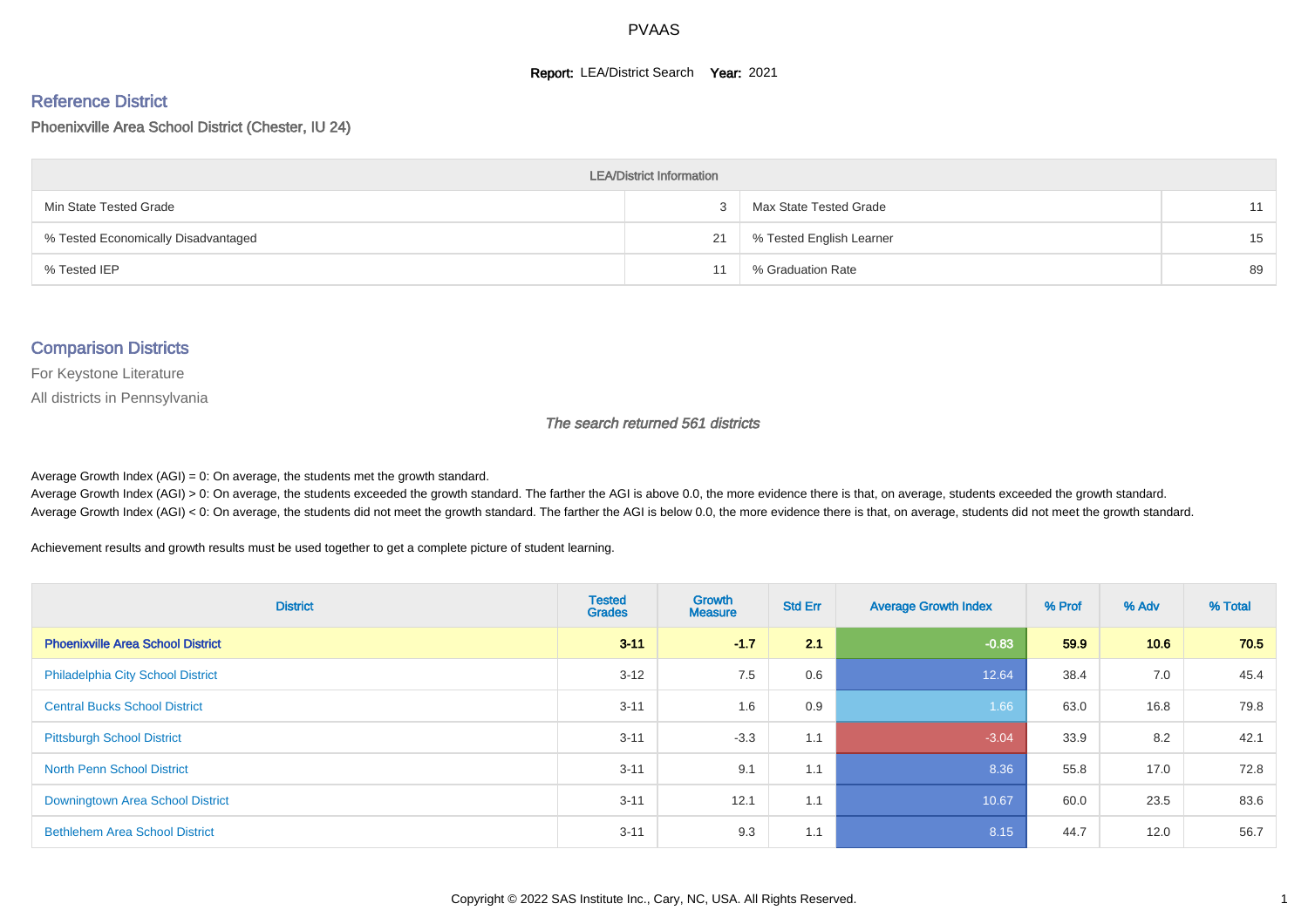| <b>District</b>                           | <b>Tested</b><br><b>Grades</b> | <b>Growth</b><br><b>Measure</b> | <b>Std Err</b> | <b>Average Growth Index</b> | % Prof | % Adv | % Total |
|-------------------------------------------|--------------------------------|---------------------------------|----------------|-----------------------------|--------|-------|---------|
| <b>Phoenixville Area School District</b>  | $3 - 11$                       | $-1.7$                          | 2.1            | $-0.83$                     | 59.9   | 10.6  | 70.5    |
| <b>Council Rock School District</b>       | $3 - 11$                       | 8.9                             | 1.2            | 7.65                        | 62.8   | 16.6  | 79.4    |
| <b>West Chester Area School District</b>  | $3 - 11$                       | 12.6                            | 1.2            | 10.38                       | 66.8   | 20.2  | 87.0    |
| <b>Parkland School District</b>           | $3 - 11$                       | 5.3                             | 1.2            | 4.30                        | 58.0   | 22.3  | 80.4    |
| <b>Cumberland Valley School District</b>  | $3-12$                         | 18.5                            | 1.3            | 14.64                       | 60.7   | 23.4  | 84.1    |
| <b>East Penn School District</b>          | $3 - 11$                       | 4.1                             | 1.3            | 3.27                        | 55.8   | 11.5  | 67.3    |
| <b>Lower Merion School District</b>       | $3 - 11$                       | 19.0                            | 1.3            | 14.93                       | 55.6   | 29.9  | 85.5    |
| <b>North Allegheny School District</b>    | $3 - 11$                       | 17.4                            | 1.3            | 13.52                       | 59.5   | 28.1  | 87.6    |
| <b>Central Dauphin School District</b>    | $3 - 11$                       | 4.4                             | 1.3            | 3.32                        | 53.3   | 7.4   | 60.7    |
| <b>Chambersburg Area School District</b>  | $3 - 11$                       | $-9.5$                          | 1.3            | $-7.20$                     | 42.7   | 8.6   | 51.4    |
| <b>Neshaminy School District</b>          | $3 - 11$                       | 4.0                             | 1.3            | 3.02                        | 58.7   | 9.5   | 68.2    |
| <b>Spring-Ford Area School District</b>   | $3 - 11$                       | 6.0                             | 1.3            | 4.46                        | 60.8   | 16.5  | 77.4    |
| <b>Allentown City School District</b>     | $3 - 12$                       | 5.3                             | 1.4            | 3.88                        | 25.3   | 2.7   | 28.0    |
| <b>Reading School District</b>            | $3 - 11$                       | 10.1                            | 1.4            | 7.25                        | 24.7   | 2.4   | 27.2    |
| <b>West Shore School District</b>         | $3 - 12$                       | $5.0\,$                         | 1.4            | 3.59                        | 54.2   | 9.4   | 63.6    |
| <b>Seneca Valley School District</b>      | $3 - 11$                       | $-1.4$                          | 1.4            | $-0.99$                     | 57.2   | 11.4  | 68.6    |
| <b>Hazleton Area School District</b>      | $3 - 11$                       | 9.6                             | 1.4            | 6.77                        | 45.0   | 7.8   | 52.9    |
| <b>Easton Area School District</b>        | $3 - 12$                       | $-4.1$                          | 1.4            | $-2.91$                     | 39.9   | 4.0   | 43.9    |
| <b>Hempfield School District</b>          | $3 - 11$                       | 0.1                             | 1.4            | 0.08                        | 58.2   | 9.9   | 68.2    |
| <b>State College Area School District</b> | $3 - 11$                       | 20.5                            | 1.4            | 14.33                       | 58.0   | 25.9  | 84.0    |
| <b>Pennridge School District</b>          | $3 - 10$                       | $-16.8$                         | 1.4            | $-11.59$                    | 46.8   | 8.0   | 54.9    |
| <b>Lancaster School District</b>          | $3 - 12$                       | $-15.8$                         | 1.5            | $-10.90$                    | 14.6   | 2.3   | 16.9    |
| Mt Lebanon School District                | $3 - 11$                       | $-1.0$                          | 1.5            | $-0.70$                     | 61.9   | 24.0  | 85.9    |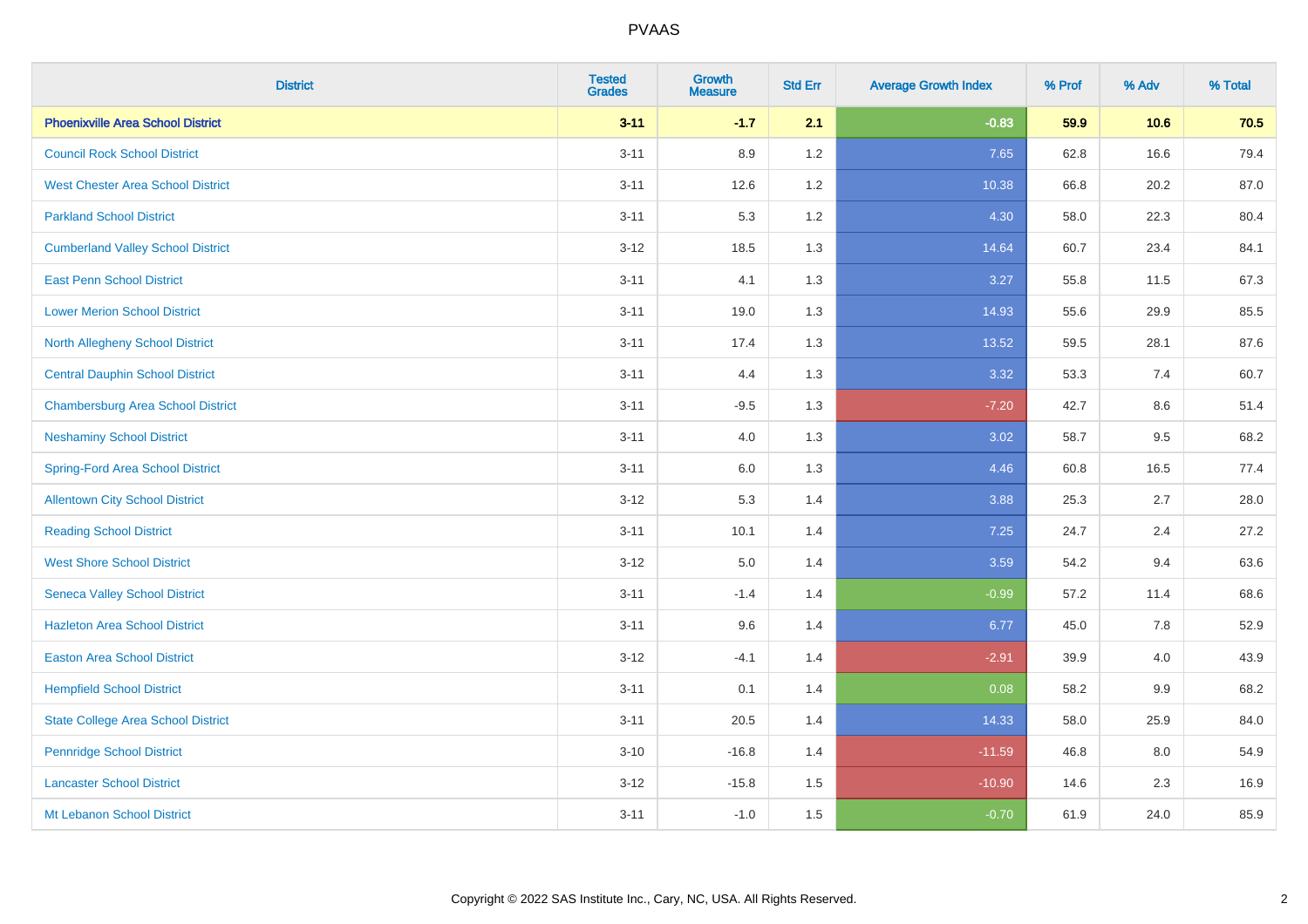| <b>District</b>                           | <b>Tested</b><br><b>Grades</b> | <b>Growth</b><br><b>Measure</b> | <b>Std Err</b> | <b>Average Growth Index</b> | % Prof | % Adv   | % Total |
|-------------------------------------------|--------------------------------|---------------------------------|----------------|-----------------------------|--------|---------|---------|
| <b>Phoenixville Area School District</b>  | $3 - 11$                       | $-1.7$                          | 2.1            | $-0.83$                     | 59.9   | 10.6    | 70.5    |
| Pocono Mountain School District           | $3 - 12$                       | 6.8                             | 1.5            | 4.62                        | 45.8   | $5.0\,$ | 50.7    |
| <b>Pennsbury School District</b>          | $3 - 11$                       | 11.7                            | 1.5            | 7.90                        | 60.1   | 21.3    | 81.3    |
| <b>Boyertown Area School District</b>     | $3 - 11$                       | $-4.7$                          | 1.5            | $-3.17$                     | 55.2   | 11.3    | 66.5    |
| <b>Wilson School District</b>             | $3 - 12$                       | 8.8                             | 1.5            | 5.96                        | 52.6   | 14.6    | 67.2    |
| <b>Upper Darby School District</b>        | $3 - 12$                       | 6.9                             | 1.5            | 4.62                        | 45.0   | 6.7     | 51.7    |
| <b>Souderton Area School District</b>     | $3 - 11$                       | 12.4                            | 1.5            | 8.28                        | 61.7   | 15.2    | 76.9    |
| <b>Millcreek Township School District</b> | $3 - 11$                       | 3.1                             | 1.5            | 2.06                        | 55.6   | 14.2    | 69.7    |
| <b>Haverford Township School District</b> | $3 - 11$                       | 8.0                             | 1.5            | 5.27                        | 53.0   | 25.5    | 78.6    |
| <b>Dallastown Area School District</b>    | $3 - 11$                       | 13.5                            | 1.5            | 8.84                        | 56.0   | 17.9    | 73.8    |
| Pennsylvania Cyber Charter School         | $3 - 11$                       | 11.6                            | 1.5            | 7.54                        | 46.3   | 5.0     | 51.3    |
| <b>Butler Area School District</b>        | $3 - 11$                       | $-6.5$                          | 1.5            | $-4.26$                     | 42.5   | 9.4     | 51.9    |
| <b>Erie City School District</b>          | $3 - 12$                       | $-14.5$                         | 1.6            | $-9.26$                     | 25.4   | 3.0     | 28.4    |
| East Stroudsburg Area School District     | $3 - 11$                       | 0.1                             | 1.6            | 0.05                        | 45.8   | 7.8     | 53.6    |
| <b>Hempfield Area School District</b>     | $3 - 12$                       | 4.6                             | 1.6            | 2.86                        | 53.5   | 20.1    | 73.6    |
| <b>Perkiomen Valley School District</b>   | $3 - 11$                       | $-3.5$                          | 1.6            | $-2.18$                     | 53.8   | 13.4    | 67.2    |
| Northampton Area School District          | $3 - 11$                       | 4.0                             | 1.6            | 2.51                        | 52.3   | 10.8    | 63.1    |
| <b>Norristown Area School District</b>    | $3 - 12$                       | $-12.8$                         | 1.6            | $-7.98$                     | 23.5   | 2.3     | 25.7    |
| <b>Avon Grove School District</b>         | $3 - 10$                       | 10.0                            | 1.6            | 6.26                        | 56.3   | 18.6    | 74.9    |
| <b>Manheim Township School District</b>   | $3 - 12$                       | $-0.9$                          | 1.6            | $-0.58$                     | 53.2   | 15.5    | 68.7    |
| <b>Owen J Roberts School District</b>     | $3 - 11$                       | $-12.3$                         | 1.6            | $-7.61$                     | 57.0   | 11.9    | 69.0    |
| <b>Penn Manor School District</b>         | $3 - 11$                       | $-0.4$                          | 1.6            | $-0.25$                     | 51.9   | 12.6    | 64.5    |
| <b>Canon-Mcmillan School District</b>     | $3 - 11$                       | $-0.8$                          | 1.6            | $-0.50$                     | 58.7   | 15.9    | 74.6    |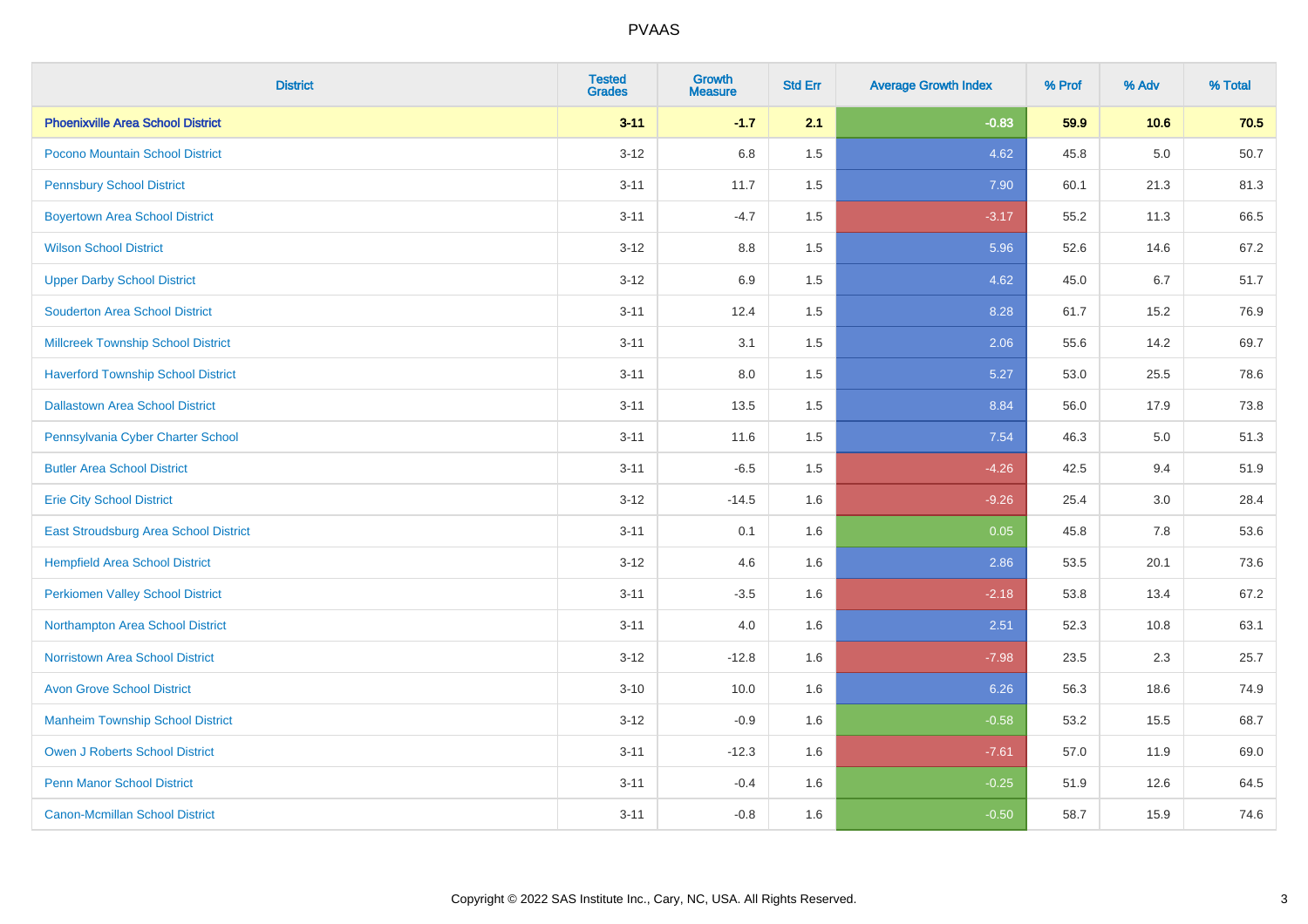| <b>District</b>                             | <b>Tested</b><br><b>Grades</b> | <b>Growth</b><br><b>Measure</b> | <b>Std Err</b> | <b>Average Growth Index</b> | % Prof | % Adv   | % Total |
|---------------------------------------------|--------------------------------|---------------------------------|----------------|-----------------------------|--------|---------|---------|
| <b>Phoenixville Area School District</b>    | $3 - 11$                       | $-1.7$                          | 2.1            | $-0.83$                     | 59.9   | 10.6    | 70.5    |
| <b>Bensalem Township School District</b>    | $3 - 11$                       | 1.6                             | 1.6            | 0.98                        | 38.8   | $8.3\,$ | 47.1    |
| Altoona Area School District                | $3 - 12$                       | 3.3                             | 1.6            | 1.99                        | 47.7   | 8.2     | 55.9    |
| <b>Quakertown Community School District</b> | $3-12$                         | $-4.4$                          | 1.6            | $-2.70$                     | 56.5   | 10.0    | 66.6    |
| <b>Cornwall-Lebanon School District</b>     | $3 - 11$                       | 8.3                             | 1.6            | 5.08                        | 47.2   | 8.4     | 55.6    |
| <b>Ridley School District</b>               | $3 - 12$                       | 10.0                            | 1.6            | 6.10                        | 45.6   | 8.2     | 53.8    |
| <b>Mifflin County School District</b>       | $3 - 11$                       | 9.1                             | 1.7            | 5.49                        | 47.1   | 6.7     | 53.8    |
| <b>Nazareth Area School District</b>        | $3 - 11$                       | $-4.7$                          | 1.7            | $-2.82$                     | 59.2   | 9.9     | 69.0    |
| <b>Garnet Valley School District</b>        | $3 - 10$                       | 10.9                            | 1.7            | 6.53                        | 67.1   | 19.0    | 86.1    |
| <b>Centennial School District</b>           | $3 - 10$                       | 7.1                             | 1.7            | 4.29                        | 50.1   | 8.7     | 58.9    |
| <b>Coatesville Area School District</b>     | $3 - 11$                       | $-4.4$                          | 1.7            | $-2.62$                     | 36.3   | 4.2     | 40.5    |
| <b>Penn-Trafford School District</b>        | $3 - 11$                       | 13.4                            | 1.7            | 7.87                        | 62.3   | 21.9    | 84.2    |
| <b>Armstrong School District</b>            | $3 - 11$                       | 2.6                             | 1.7            | 1.53                        | 51.5   | 6.1     | 57.6    |
| <b>Colonial School District</b>             | $3 - 11$                       | 14.0                            | 1.7            | 8.21                        | 60.2   | 19.6    | 79.8    |
| <b>Central York School District</b>         | $3-12$                         | 12.3                            | 1.7            | 7.20                        | 55.5   | 11.5    | 67.0    |
| <b>York Co School Of Technology</b>         | $9 - 12$                       | $-3.8$                          | 1.7            | $-2.22$                     | 39.1   | 5.6     | 44.7    |
| <b>Hatboro-Horsham School District</b>      | $3 - 11$                       | $-12.8$                         | 1.7            | $-7.47$                     | 45.6   | 7.2     | 52.8    |
| <b>Methacton School District</b>            | $3 - 11$                       | 2.5                             | 1.7            | 1.43                        | 62.5   | 16.4    | 79.0    |
| <b>Springfield School District</b>          | $3 - 11$                       | 13.8                            | 1.7            | 7.99                        | 60.9   | 21.5    | 82.4    |
| <b>Norwin School District</b>               | $3 - 11$                       | 18.0                            | 1.7            | 10.37                       | 58.5   | 27.0    | 85.4    |
| <b>Upper Saint Clair School District</b>    | $3 - 11$                       | 18.5                            | 1.7            | 10.65                       | 61.8   | 30.1    | 91.9    |
| <b>Governor Mifflin School District</b>     | $3 - 11$                       | 4.1                             | 1.8            | 2.33                        | 42.5   | 7.2     | 49.7    |
| <b>Bethel Park School District</b>          | $3 - 11$                       | 5.6                             | 1.8            | 3.18                        | 65.3   | 18.6    | 83.9    |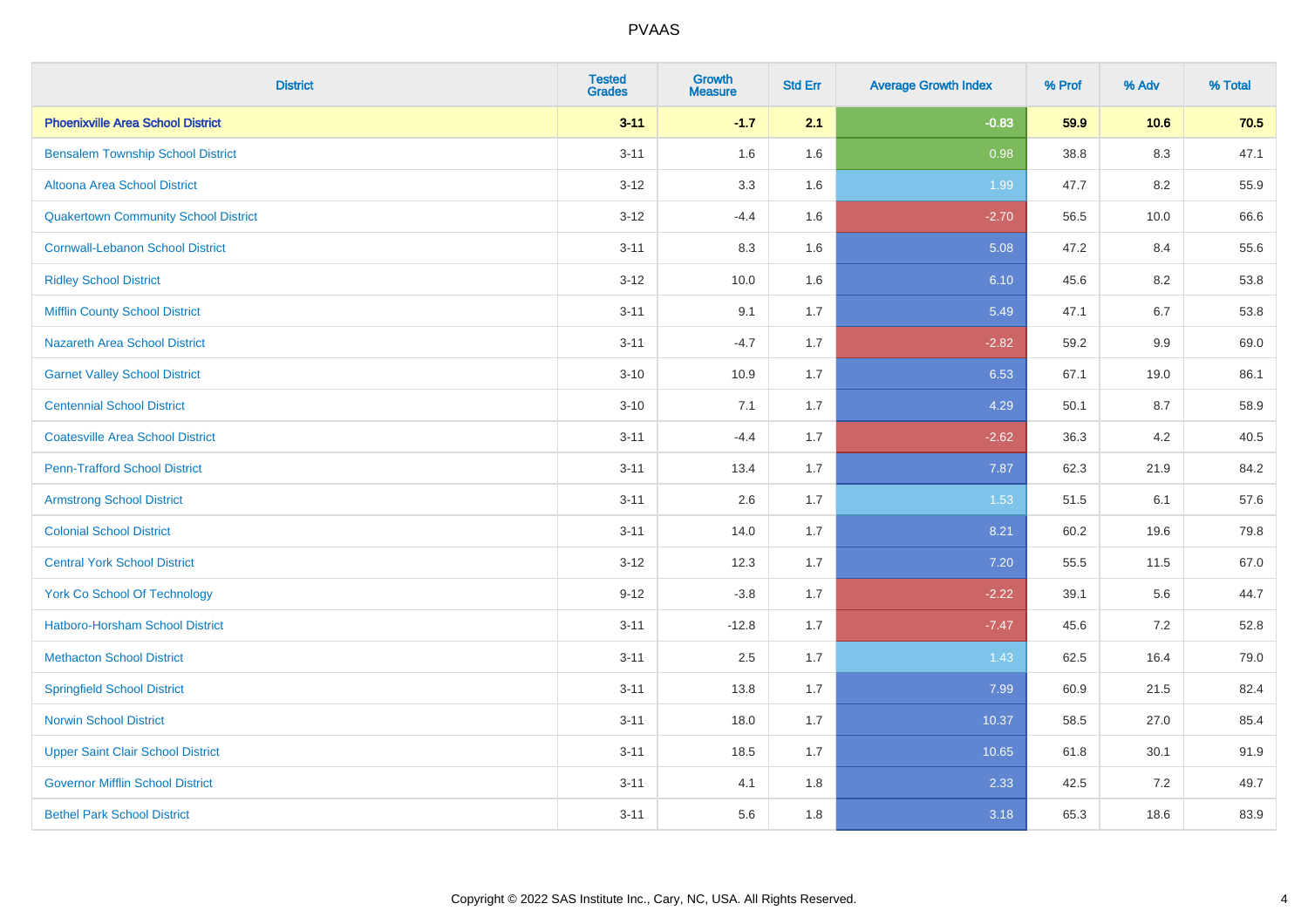| <b>District</b>                                    | <b>Tested</b><br><b>Grades</b> | <b>Growth</b><br><b>Measure</b> | <b>Std Err</b> | <b>Average Growth Index</b> | % Prof | % Adv | % Total |
|----------------------------------------------------|--------------------------------|---------------------------------|----------------|-----------------------------|--------|-------|---------|
| <b>Phoenixville Area School District</b>           | $3 - 11$                       | $-1.7$                          | 2.1            | $-0.83$                     | 59.9   | 10.6  | 70.5    |
| <b>Whitehall-Coplay School District</b>            | $3 - 11$                       | 6.1                             | 1.8            | 3.45                        | 49.3   | 7.4   | 56.6    |
| <b>Warren County School District</b>               | $3 - 11$                       | $-0.1$                          | 1.8            | $-0.06$                     | 37.2   | 5.3   | 42.6    |
| <b>Williamsport Area School District</b>           | $3 - 11$                       | 1.9                             | 1.8            | 1.04                        | 44.1   | 12.8  | 56.9    |
| <b>Mechanicsburg Area School District</b>          | $3 - 11$                       | 5.9                             | 1.8            | 3.29                        | 57.2   | 13.7  | 70.9    |
| <b>Ephrata Area School District</b>                | $3 - 11$                       | 5.6                             | 1.8            | 3.12                        | 54.7   | 9.5   | 64.2    |
| <b>Upper Dublin School District</b>                | $3 - 12$                       | 15.4                            | 1.8            | 8.53                        | 60.8   | 24.8  | 85.6    |
| <b>Delaware Valley School District</b>             | $3 - 11$                       | 12.6                            | 1.8            | 6.93                        | 55.2   | 16.2  | 71.4    |
| <b>Pine-Richland School District</b>               | $3 - 11$                       | 11.5                            | 1.8            | 6.31                        | 60.6   | 24.4  | 85.0    |
| <b>Wissahickon School District</b>                 | $3 - 10$                       | 12.5                            | 1.8            | 6.85                        | 58.3   | 22.4  | 80.7    |
| <b>Peters Township School District</b>             | $3 - 11$                       | 5.0                             | 1.8            | 2.76                        | 59.8   | 26.1  | 85.9    |
| <b>Kennett Consolidated School District</b>        | $3 - 11$                       | 4.8                             | 1.8            | 2.61                        | 52.5   | 10.7  | 63.2    |
| Fox Chapel Area School District                    | $3 - 11$                       | $9.8\,$                         | 1.8            | 5.36                        | 56.6   | 28.6  | 85.2    |
| <b>North Hills School District</b>                 | $3 - 11$                       | $-1.8$                          | 1.8            | $-0.96$                     | 59.1   | 14.1  | 73.2    |
| <b>Conestoga Valley School District</b>            | $3 - 11$                       | 8.7                             | 1.8            | 4.69                        | 60.3   | 13.5  | 73.8    |
| <b>Elizabethtown Area School District</b>          | $3 - 12$                       | $-0.9$                          | 1.9            | $-0.47$                     | 50.0   | 11.2  | 61.2    |
| <b>Shaler Area School District</b>                 | $3 - 11$                       | $-0.8$                          | 1.9            | $-0.43$                     | 49.1   | 9.6   | 58.7    |
| <b>Commonwealth Charter Academy Charter School</b> | $3 - 10$                       | 9.1                             | 1.9            | 4.90                        | 47.2   | 9.1   | 56.3    |
| <b>Warwick School District</b>                     | $3 - 11$                       | 5.2                             | 1.9            | 2.76                        | 46.4   | 17.0  | 63.3    |
| South Western School District                      | $3 - 12$                       | 3.9                             | 1.9            | 2.08                        | 60.2   | 8.1   | 68.3    |
| <b>Great Valley School District</b>                | $3 - 11$                       | 15.0                            | 1.9            | 7.98                        | 50.0   | 35.0  | 85.0    |
| Palmyra Area School District                       | $3 - 11$                       | 5.6                             | 1.9            | 2.96                        | 56.4   | 15.6  | 72.0    |
| <b>Carlisle Area School District</b>               | $3 - 11$                       | $-5.3$                          | 1.9            | $-2.81$                     | 54.0   | 6.3   | 60.3    |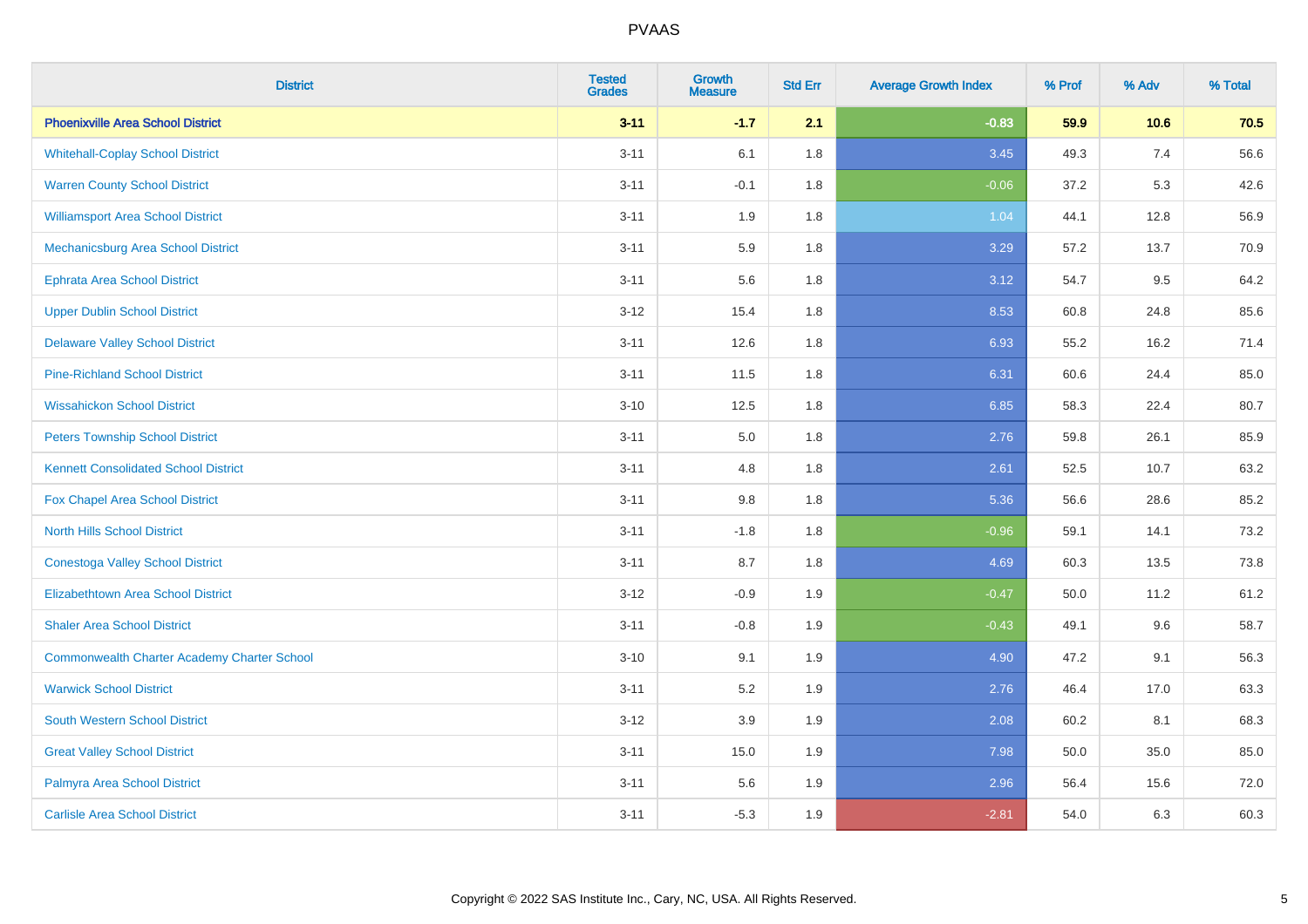| <b>District</b>                          | <b>Tested</b><br><b>Grades</b> | <b>Growth</b><br><b>Measure</b> | <b>Std Err</b> | <b>Average Growth Index</b> | % Prof | % Adv   | % Total |
|------------------------------------------|--------------------------------|---------------------------------|----------------|-----------------------------|--------|---------|---------|
| <b>Phoenixville Area School District</b> | $3 - 11$                       | $-1.7$                          | 2.1            | $-0.83$                     | 59.9   | 10.6    | 70.5    |
| <b>Waynesboro Area School District</b>   | $3 - 12$                       | $-6.1$                          | 1.9            | $-3.20$                     | 50.0   | $6.8\,$ | 56.8    |
| <b>Baldwin-Whitehall School District</b> | $3 - 11$                       | 1.8                             | 1.9            | 0.94                        | 58.6   | 8.6     | 67.1    |
| <b>Muhlenberg School District</b>        | $3 - 10$                       | 4.0                             | 1.9            | 2.10                        | 34.2   | 2.6     | 36.8    |
| <b>Oxford Area School District</b>       | $3 - 11$                       | $-4.3$                          | 1.9            | $-2.26$                     | 41.3   | 8.0     | 49.3    |
| <b>Abington School District</b>          | $3 - 10$                       | $-11.5$                         | 1.9            | $-6.00$                     | 56.2   | 11.6    | 67.8    |
| <b>Exeter Township School District</b>   | $3 - 11$                       | $-10.4$                         | 1.9            | $-5.44$                     | 50.6   | 2.7     | 53.3    |
| <b>Stroudsburg Area School District</b>  | $3 - 11$                       | 5.5                             | 1.9            | 2.88                        | 48.1   | 4.2     | 52.3    |
| <b>Lebanon School District</b>           | $3 - 11$                       | $-1.6$                          | 1.9            | $-0.80$                     | 24.4   | 2.6     | 27.0    |
| <b>Franklin Regional School District</b> | $3 - 11$                       | 2.0                             | 1.9            | 1.02                        | 66.7   | 15.5    | 82.1    |
| Penn-Delco School District               | $3 - 11$                       | $-6.8$                          | 1.9            | $-3.51$                     | 46.6   | 3.2     | 49.8    |
| <b>Moon Area School District</b>         | $3 - 11$                       | 8.2                             | 1.9            | 4.25                        | 58.7   | 18.5    | 77.2    |
| <b>Shippensburg Area School District</b> | $3 - 11$                       | 9.3                             | 1.9            | 4.84                        | 53.1   | 10.2    | 63.3    |
| <b>Greater Latrobe School District</b>   | $3 - 11$                       | $0.6\,$                         | 1.9            | 0.31                        | 55.5   | 14.1    | 69.5    |
| <b>Lower Dauphin School District</b>     | $3 - 11$                       | 0.6                             | 1.9            | 0.33                        | 49.2   | 12.6    | 61.8    |
| South Fayette Township School District   | $3 - 11$                       | 1.7                             | 2.0            | 0.88                        | 61.0   | 26.5    | 87.6    |
| Northern York County School District     | $3 - 11$                       | 15.6                            | 2.0            | 7.98                        | 57.4   | 11.5    | 68.8    |
| Northeastern York School District        | $3 - 11$                       | 5.9                             | 2.0            | 3.03                        | 51.1   | 16.6    | 67.6    |
| <b>Bristol Township School District</b>  | $3 - 11$                       | $-13.9$                         | 2.0            | $-7.05$                     | 31.0   | 3.7     | 34.7    |
| Daniel Boone Area School District        | $3 - 12$                       | 5.7                             | 2.0            | 2.88                        | 51.0   | 11.5    | 62.6    |
| <b>Solanco School District</b>           | $3 - 11$                       | $-11.0$                         | 2.0            | $-5.55$                     | 41.6   | 4.5     | 46.1    |
| Lampeter-Strasburg School District       | $3 - 12$                       | $-8.6$                          | 2.0            | $-4.33$                     | 55.1   | 9.8     | 64.8    |
| <b>Bangor Area School District</b>       | $3 - 12$                       | $-0.9$                          | 2.0            | $-0.43$                     | 44.3   | 4.7     | 49.0    |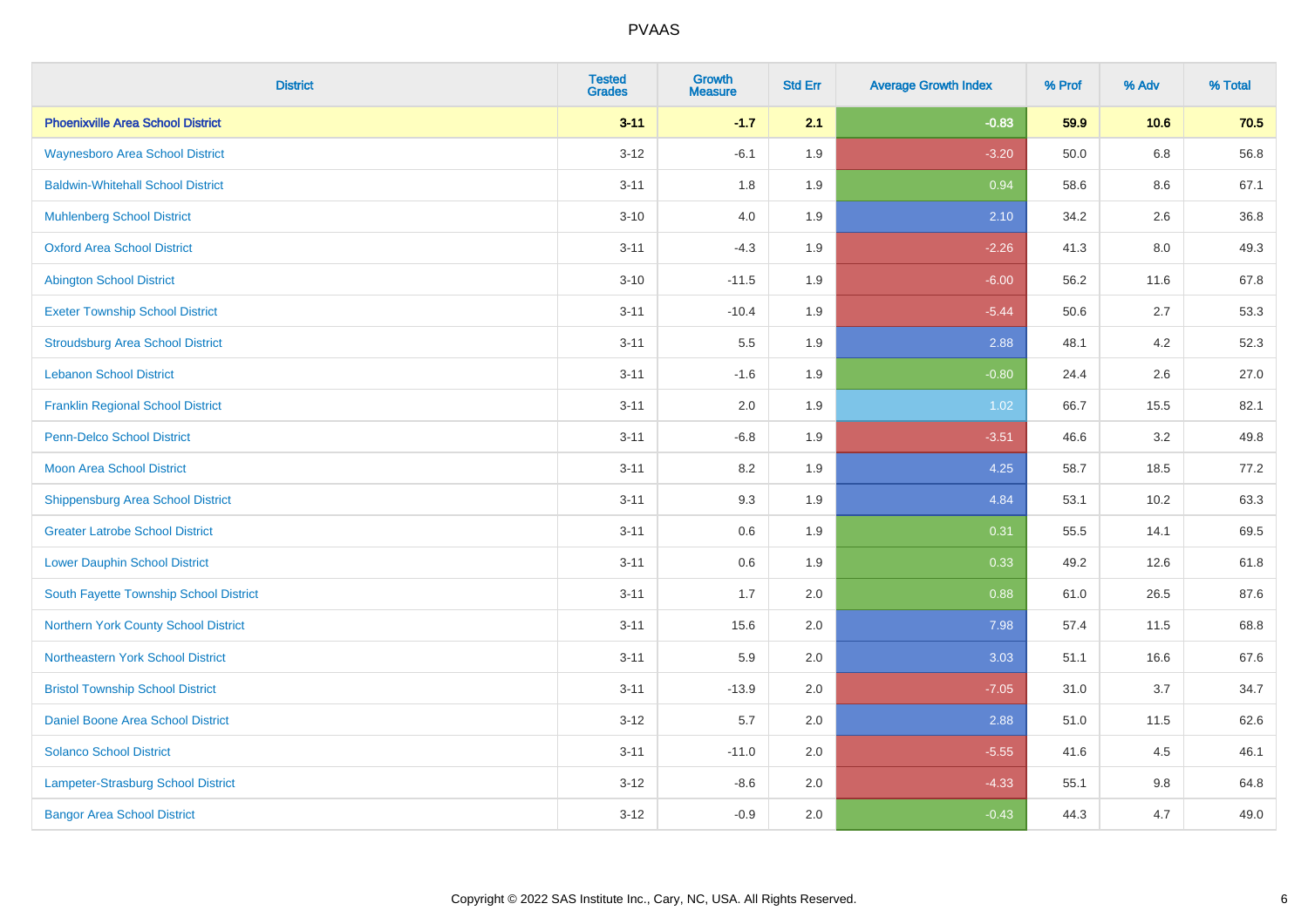| <b>District</b>                             | <b>Tested</b><br><b>Grades</b> | <b>Growth</b><br><b>Measure</b> | <b>Std Err</b> | <b>Average Growth Index</b> | % Prof | % Adv   | % Total |
|---------------------------------------------|--------------------------------|---------------------------------|----------------|-----------------------------|--------|---------|---------|
| <b>Phoenixville Area School District</b>    | $3 - 11$                       | $-1.7$                          | 2.1            | $-0.83$                     | 59.9   | 10.6    | 70.5    |
| <b>Conewago Valley School District</b>      | $3 - 12$                       | $-0.9$                          | 2.0            | $-0.45$                     | 51.7   | $9.6\,$ | 61.3    |
| <b>Pleasant Valley School District</b>      | $3 - 11$                       | 3.1                             | 2.0            | 1.57                        | 57.2   | 5.5     | 62.8    |
| <b>Kiski Area School District</b>           | $3 - 11$                       | $-3.7$                          | 2.0            | $-1.86$                     | 57.4   | 10.4    | 67.8    |
| <b>Connellsville Area School District</b>   | $3 - 11$                       | 6.1                             | 2.0            | 3.05                        | 45.4   | 7.8     | 53.2    |
| <b>Trinity Area School District</b>         | $3 - 11$                       | $-5.4$                          | 2.0            | $-2.71$                     | 48.3   | 11.8    | 60.1    |
| <b>Upper Merion Area School District</b>    | $3 - 11$                       | 15.3                            | 2.0            | 7.62                        | 59.3   | 19.3    | 78.6    |
| <b>Derry Township School District</b>       | $3 - 10$                       | 12.8                            | 2.0            | 6.39                        | 54.8   | 25.8    | 80.6    |
| <b>Chartiers Valley School District</b>     | $3 - 11$                       | $-1.7$                          | 2.0            | $-0.81$                     | 54.7   | 8.4     | 63.1    |
| <b>Dubois Area School District</b>          | $3 - 11$                       | $-6.2$                          | 2.0            | $-3.07$                     | 50.9   | 13.4    | 64.3    |
| <b>Pottsgrove School District</b>           | $3 - 11$                       | 2.8                             | 2.0            | 1.35                        | 44.0   | 10.0    | 53.9    |
| <b>Cocalico School District</b>             | $3 - 11$                       | 10.6                            | 2.0            | 5.18                        | 50.8   | 14.1    | 64.8    |
| <b>Keystone Central School District</b>     | $3 - 11$                       | $-5.1$                          | 2.0            | $-2.46$                     | 44.7   | 4.6     | 49.4    |
| <b>Dover Area School District</b>           | $3 - 12$                       | 6.0                             | 2.1            | 2.94                        | 52.2   | 6.0     | 58.2    |
| <b>Upper Perkiomen School District</b>      | $3 - 11$                       | 22.1                            | 2.1            | 10.74                       | 57.7   | 13.2    | 70.9    |
| <b>York Suburban School District</b>        | $3 - 11$                       | 10.1                            | 2.1            | 4.91                        | 53.5   | 27.8    | 81.3    |
| <b>Mars Area School District</b>            | $3 - 10$                       | 5.7                             | 2.1            | 2.75                        | 57.9   | 18.2    | 76.1    |
| <b>Southern York County School District</b> | $3 - 11$                       | 14.2                            | 2.1            | 6.91                        | 55.1   | 18.1    | 73.1    |
| <b>Cheltenham School District</b>           | $3 - 11$                       | $-1.4$                          | 2.1            | $-0.67$                     | 46.1   | 10.0    | 56.1    |
| <b>West Allegheny School District</b>       | $3 - 12$                       | 4.0                             | 2.1            | 1.96                        | 63.1   | 15.7    | 78.8    |
| <b>Hollidaysburg Area School District</b>   | $3 - 11$                       | 6.0                             | 2.1            | 2.88                        | 57.1   | 12.3    | 69.4    |
| <b>Radnor Township School District</b>      | $3-12$                         | 1.0                             | 2.1            | 0.50                        | 65.0   | 23.2    | 88.2    |
| <b>West Jefferson Hills School District</b> | $3 - 11$                       | 1.8                             | 2.1            | 0.88                        | 55.7   | 20.8    | 76.4    |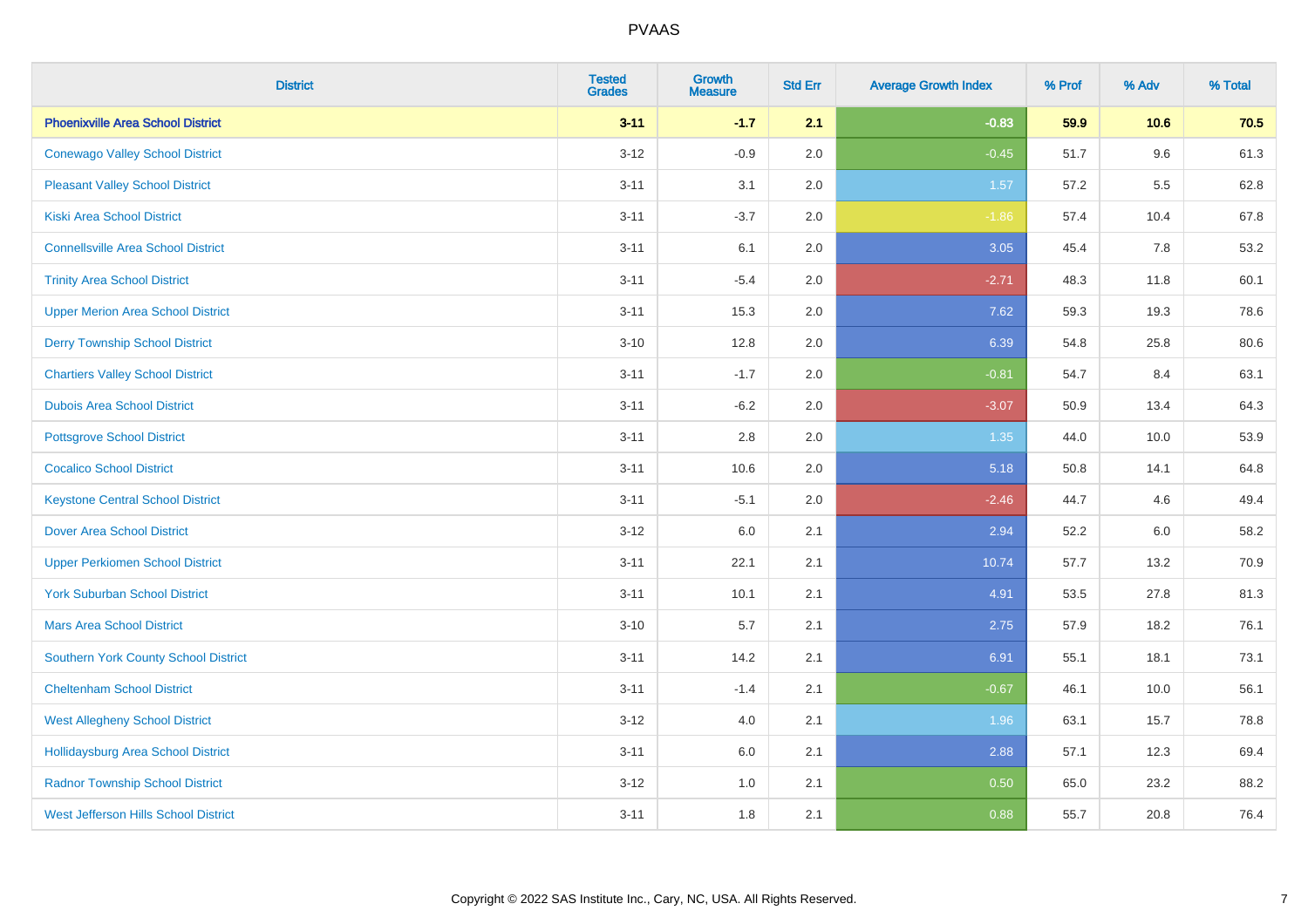| <b>District</b>                                 | <b>Tested</b><br><b>Grades</b> | <b>Growth</b><br><b>Measure</b> | <b>Std Err</b> | <b>Average Growth Index</b> | % Prof | % Adv | % Total |
|-------------------------------------------------|--------------------------------|---------------------------------|----------------|-----------------------------|--------|-------|---------|
| <b>Phoenixville Area School District</b>        | $3 - 11$                       | $-1.7$                          | 2.1            | $-0.83$                     | 59.9   | 10.6  | 70.5    |
| <b>Montour School District</b>                  | $3 - 11$                       | $-1.8$                          | 2.1            | $-0.88$                     | 61.4   | 15.1  | 76.5    |
| <b>William Penn School District</b>             | $3 - 12$                       | 8.3                             | 2.1            | 3.99                        | 35.6   | 3.0   | 38.7    |
| <b>Phoenixville Area School District</b>        | $3 - 11$                       | $-1.7$                          | 2.1            | $-0.83$                     | 59.9   | 10.6  | 70.5    |
| <b>Spring Grove Area School District</b>        | $3 - 11$                       | 5.6                             | 2.1            | 2.68                        | 55.1   | 15.0  | 70.1    |
| <b>Gettysburg Area School District</b>          | $3 - 11$                       | $-4.0$                          | 2.1            | $-1.89$                     | 45.3   | 14.0  | 59.3    |
| <b>Manheim Central School District</b>          | $3 - 11$                       | 2.1                             | 2.1            | 1.01                        | 53.2   | 11.6  | 64.8    |
| <b>Interboro School District</b>                | $3 - 12$                       | $-7.3$                          | 2.1            | $-3.43$                     | 46.6   | 4.8   | 51.4    |
| <b>York City School District</b>                | $3 - 12$                       | $-28.9$                         | 2.1            | $-13.59$                    | 6.0    | 0.3   | 6.2     |
| <b>Harrisburg City School District</b>          | $3 - 11$                       | $-0.4$                          | 2.1            | $-0.19$                     | 15.1   | 0.4   | 15.5    |
| <b>Twin Valley School District</b>              | $3 - 12$                       | $-3.6$                          | 2.1            | $-1.69$                     | 49.6   | 7.1   | 56.8    |
| Juniata County School District                  | $3 - 12$                       | $-4.9$                          | 2.1            | $-2.26$                     | 38.5   | 2.9   | 41.4    |
| <b>Hampton Township School District</b>         | $3 - 11$                       | 5.1                             | 2.2            | 2.35                        | 54.0   | 28.2  | 82.2    |
| <b>Fleetwood Area School District</b>           | $3 - 10$                       | 12.2                            | 2.2            | 5.68                        | 53.5   | 11.6  | 65.2    |
| Pennsylvania Leadership Charter School          | $3 - 11$                       | 4.6                             | 2.2            | 2.13                        | 55.4   | 11.2  | 66.7    |
| <b>Abington Heights School District</b>         | $3 - 11$                       | 13.5                            | 2.2            | 6.27                        | 58.3   | 16.2  | 74.5    |
| <b>Crawford Central School District</b>         | $3 - 11$                       | $-4.7$                          | 2.2            | $-2.15$                     | 40.6   | 10.5  | 51.1    |
| <b>Lower Moreland Township School District</b>  | $3 - 11$                       | 2.0                             | 2.2            | 0.95                        | 62.8   | 17.0  | 79.8    |
| <b>Upper Moreland Township School District</b>  | $3 - 11$                       | $-5.0$                          | 2.2            | $-2.31$                     | 57.9   | 4.0   | 61.9    |
| <b>Eastern Lancaster County School District</b> | $3 - 12$                       | 4.5                             | 2.2            | 2.09                        | 46.3   | 11.4  | 57.6    |
| <b>Plum Borough School District</b>             | $3 - 11$                       | $-11.3$                         | 2.2            | $-5.19$                     | 51.1   | 9.0   | 60.1    |
| <b>Greencastle-Antrim School District</b>       | $3 - 11$                       | $-3.0$                          | 2.2            | $-1.36$                     | 62.4   | 9.9   | 72.3    |
| <b>Bellefonte Area School District</b>          | $3 - 11$                       | $-0.4$                          | 2.2            | $-0.17$                     | 47.6   | 10.6  | 58.2    |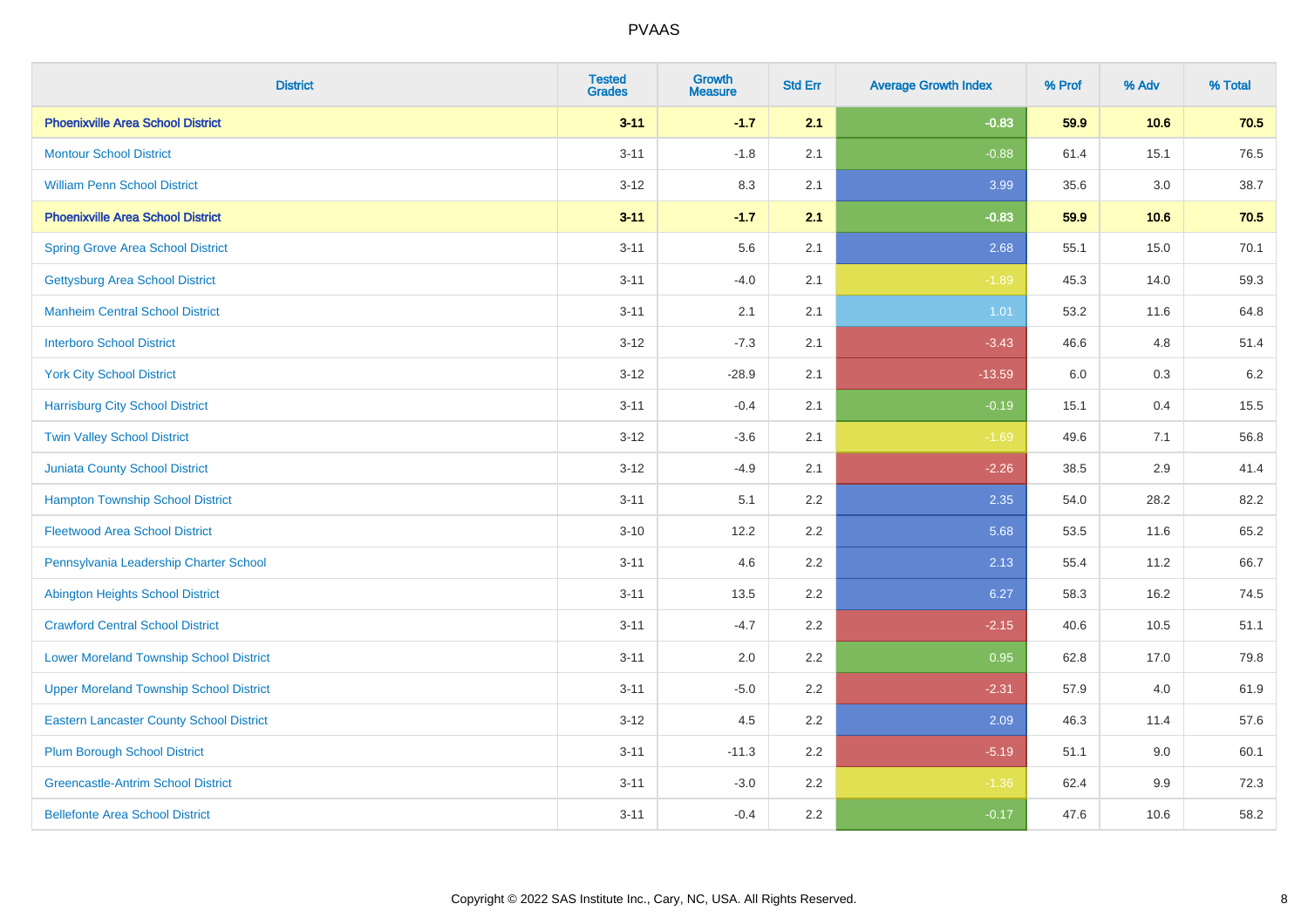| <b>District</b>                               | <b>Tested</b><br><b>Grades</b> | <b>Growth</b><br><b>Measure</b> | <b>Std Err</b> | <b>Average Growth Index</b> | % Prof | % Adv | % Total |
|-----------------------------------------------|--------------------------------|---------------------------------|----------------|-----------------------------|--------|-------|---------|
| <b>Phoenixville Area School District</b>      | $3 - 11$                       | $-1.7$                          | 2.1            | $-0.83$                     | 59.9   | 10.6  | 70.5    |
| <b>Gateway School District</b>                | $3 - 11$                       | 0.8                             | 2.2            | 0.38                        | 52.1   | 13.8  | 65.9    |
| <b>Penncrest School District</b>              | $3 - 11$                       | 5.7                             | 2.2            | 2.57                        | 47.2   | 7.1   | 54.3    |
| <b>New Foundations Charter School</b>         | $3 - 11$                       | 5.4                             | 2.2            | 2.41                        | 47.2   | 2.5   | 49.8    |
| <b>Dallas School District</b>                 | $3 - 11$                       | $-2.5$                          | 2.2            | $-1.12$                     | 54.9   | 7.6   | 62.4    |
| <b>Eastern Lebanon County School District</b> | $3 - 11$                       | 8.6                             | 2.2            | 3.84                        | 48.8   | 11.4  | 60.3    |
| <b>Conrad Weiser Area School District</b>     | $3 - 11$                       | 3.6                             | 2.2            | 1.63                        | 52.1   | 2.1   | 54.2    |
| <b>Tunkhannock Area School District</b>       | $3 - 11$                       | 2.3                             | 2.2            | 1.01                        | 44.9   | 9.6   | 54.6    |
| <b>Lehighton Area School District</b>         | $3 - 11$                       | $-1.6$                          | 2.3            | $-0.70$                     | 51.1   | 5.6   | 56.7    |
| <b>Blue Mountain School District</b>          | $3 - 10$                       | $-5.8$                          | 2.3            | $-2.56$                     | 46.6   | 8.5   | 55.1    |
| Southern Lehigh School District               | $3 - 11$                       | $-0.4$                          | 2.3            | $-0.17$                     | 66.1   | 11.9  | 78.0    |
| <b>Pottsville Area School District</b>        | $3 - 12$                       | 4.4                             | 2.3            | 1.94                        | 44.8   | 5.4   | 50.2    |
| <b>Somerset Area School District</b>          | $3 - 11$                       | $-4.4$                          | 2.3            | $-1.93$                     | 44.4   | 14.9  | 59.3    |
| <b>Tuscarora School District</b>              | $3 - 11$                       | $-0.6$                          | 2.3            | $-0.27$                     | 45.1   | 8.1   | 53.2    |
| 21st Century Cyber Charter School             | $6 - 12$                       | 5.7                             | 2.3            | 2.50                        | 56.7   | 8.3   | 65.0    |
| <b>Wallenpaupack Area School District</b>     | $3 - 11$                       | $-7.1$                          | 2.3            | $-3.09$                     | 40.8   | 2.4   | 43.1    |
| <b>Indiana Area School District</b>           | $3 - 11$                       | $-5.3$                          | 2.3            | $-2.28$                     | 47.6   | 18.4  | 66.1    |
| <b>Chichester School District</b>             | $3 - 11$                       | $-2.7$                          | 2.3            | $-1.17$                     | 44.6   | 6.6   | 51.2    |
| <b>West York Area School District</b>         | $3 - 12$                       | 3.2                             | 2.3            | 1.38                        | 53.8   | 4.4   | 58.2    |
| Selinsgrove Area School District              | $3 - 12$                       | 8.3                             | 2.3            | 3.54                        | 56.8   | 10.0  | 66.8    |
| Lehigh Valley Academy Regional Charter School | $3 - 11$                       | 0.7                             | 2.3            | 0.32                        | 46.3   | 5.0   | 51.4    |
| <b>Blackhawk School District</b>              | $3 - 11$                       | 4.7                             | 2.3            | 2.01                        | 55.8   | 8.8   | 64.6    |
| Northwestern Lehigh School District           | $3 - 11$                       | 2.2                             | 2.3            | 0.93                        | 53.3   | 9.7   | 63.0    |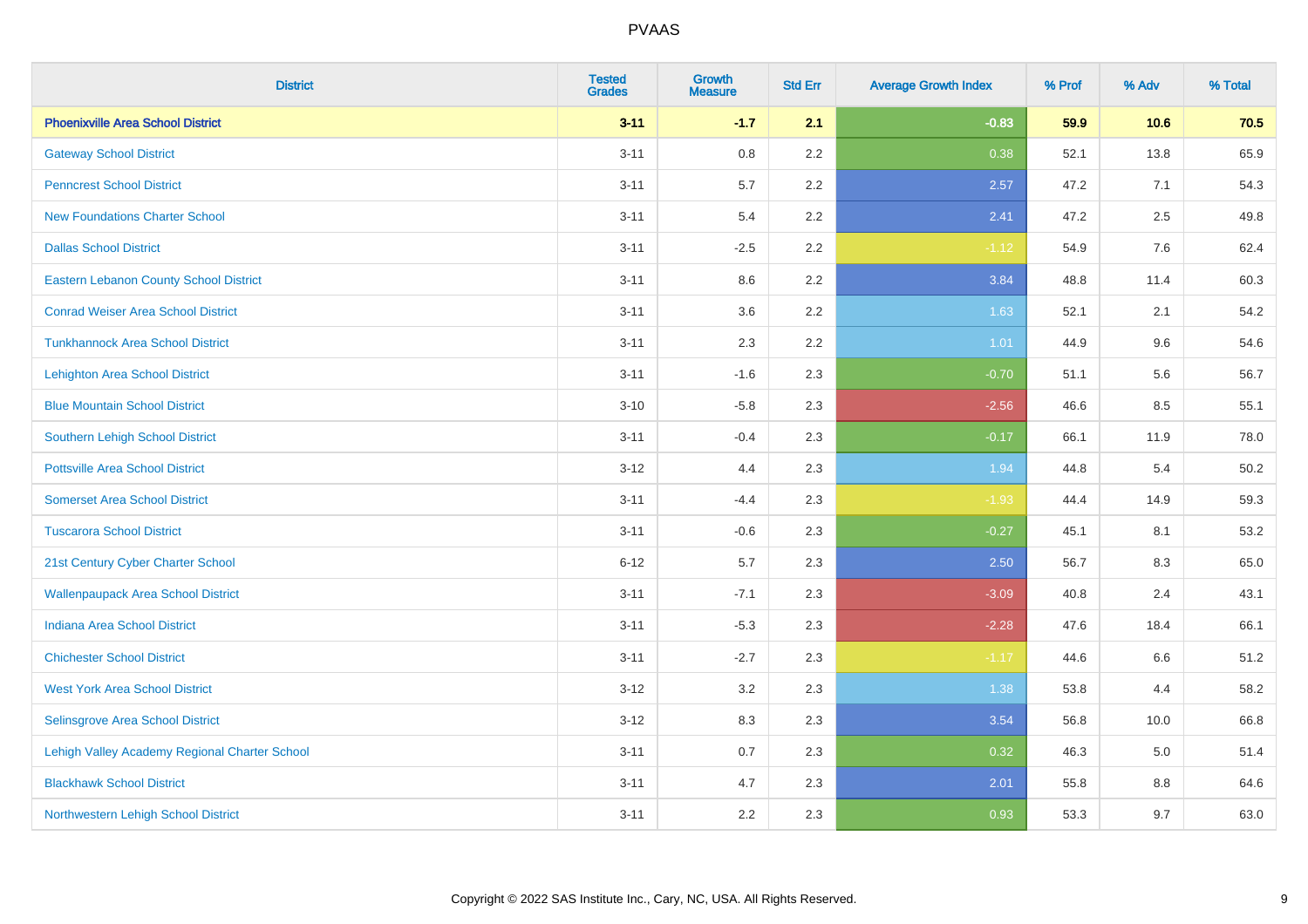| <b>District</b>                               | <b>Tested</b><br><b>Grades</b> | Growth<br><b>Measure</b> | <b>Std Err</b> | <b>Average Growth Index</b> | % Prof | % Adv   | % Total |
|-----------------------------------------------|--------------------------------|--------------------------|----------------|-----------------------------|--------|---------|---------|
| <b>Phoenixville Area School District</b>      | $3 - 11$                       | $-1.7$                   | 2.1            | $-0.83$                     | 59.9   | 10.6    | 70.5    |
| <b>Crestwood School District</b>              | $3 - 11$                       | $-0.4$                   | 2.4            | $-0.17$                     | 57.4   | 17.0    | 74.4    |
| <b>Greensburg Salem School District</b>       | $3 - 11$                       | $-4.4$                   | 2.4            | $-1.88$                     | 47.6   | 4.9     | 52.4    |
| <b>Scranton School District</b>               | $3 - 12$                       | $-2.9$                   | 2.4            | $-1.22$                     | 45.6   | 3.6     | 49.1    |
| <b>Laurel Highlands School District</b>       | $3 - 11$                       | 4.3                      | 2.4            | 1.81                        | 44.9   | 9.6     | 54.5    |
| <b>Rose Tree Media School District</b>        | $3 - 10$                       | $-25.6$                  | 2.4            | $-10.76$                    | 54.8   | 6.4     | 61.2    |
| Octorara Area School District                 | $3 - 11$                       | 9.1                      | 2.4            | 3.82                        | 52.1   | 8.5     | 60.6    |
| <b>Wyoming Valley West School District</b>    | $3 - 11$                       | $-2.2$                   | 2.4            | $-0.91$                     | 49.4   | 3.0     | 52.4    |
| <b>Pottstown School District</b>              | $3 - 12$                       | $-4.0$                   | 2.4            | $-1.68$                     | 29.8   | 1.2     | 31.0    |
| <b>Hermitage School District</b>              | $3 - 12$                       | 3.8                      | 2.4            | 1.60                        | 57.5   | 9.3     | 66.8    |
| South Eastern School District                 | $3 - 11$                       | 0.9                      | 2.4            | 0.39                        | 54.8   | 6.6     | 61.4    |
| <b>Bradford Area School District</b>          | $3-12$                         | $-9.3$                   | 2.4            | $-3.87$                     | 45.8   | 8.3     | 54.2    |
| <b>Wallingford-Swarthmore School District</b> | $3 - 10$                       | 0.9                      | 2.4            | 0.38                        | 64.4   | 22.7    | 87.1    |
| <b>North Schuylkill School District</b>       | $3 - 11$                       | $-1.0$                   | 2.4            | $-0.42$                     | 41.8   | 5.1     | 46.8    |
| <b>Mckeesport Area School District</b>        | $3 - 12$                       | 9.0                      | 2.4            | 3.72                        | 31.0   | 4.5     | 35.5    |
| <b>Donegal School District</b>                | $3 - 12$                       | 3.1                      | 2.4            | 1.29                        | 60.6   | 9.1     | 69.7    |
| <b>Grove City Area School District</b>        | $3 - 12$                       | 5.1                      | 2.4            | 2.09                        | 36.4   | 16.5    | 52.8    |
| <b>New Castle Area School District</b>        | $3 - 12$                       | $-6.4$                   | 2.4            | $-2.66$                     | 32.5   | 4.3     | 36.8    |
| <b>Wayne Highlands School District</b>        | $3 - 11$                       | 7.8                      | 2.4            | 3.23                        | 52.3   | 13.1    | 65.4    |
| Albert Gallatin Area School District          | $3 - 11$                       | $-0.8$                   | 2.4            | $-0.32$                     | 54.5   | 10.0    | 64.6    |
| <b>Marple Newtown School District</b>         | $3 - 11$                       | 2.0                      | 2.4            | 0.81                        | 57.6   | 12.8    | 70.4    |
| <b>Universal Audenried Charter School</b>     | $9 - 11$                       | $-5.8$                   | 2.4            | $-2.40$                     | 14.6   | $0.0\,$ | 14.6    |
| <b>Ringgold School District</b>               | $3 - 11$                       | $-14.7$                  | 2.4            | $-6.04$                     | 41.5   | 7.9     | 49.4    |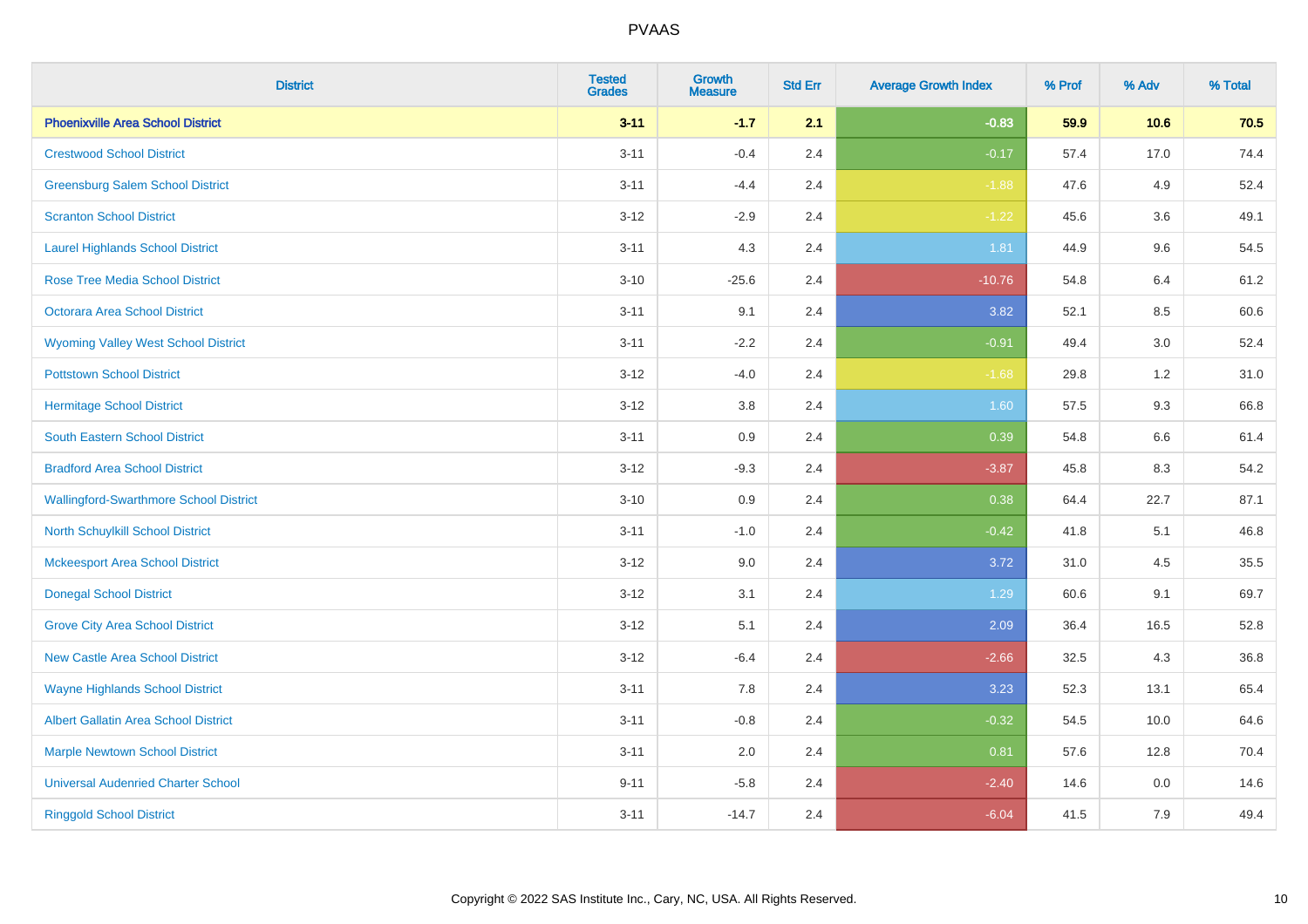| <b>District</b>                                                       | <b>Tested</b><br><b>Grades</b> | <b>Growth</b><br><b>Measure</b> | <b>Std Err</b> | <b>Average Growth Index</b> | % Prof | % Adv | % Total |
|-----------------------------------------------------------------------|--------------------------------|---------------------------------|----------------|-----------------------------|--------|-------|---------|
| <b>Phoenixville Area School District</b>                              | $3 - 11$                       | $-1.7$                          | 2.1            | $-0.83$                     | 59.9   | 10.6  | 70.5    |
| <b>Valley View School District</b>                                    | $3 - 11$                       | 18.1                            | 2.4            | 7.42                        | 53.7   | 14.7  | 68.4    |
| <b>Central Valley School District</b>                                 | $3 - 10$                       | 4.8                             | 2.4            | 1.98                        | 56.9   | 9.0   | 65.9    |
| <b>Beaver Area School District</b>                                    | $3 - 10$                       | 4.7                             | 2.4            | 1.94                        | 57.4   | 16.8  | 74.2    |
| <b>Big Spring School District</b>                                     | $3 - 11$                       | $-9.8$                          | 2.4            | $-4.00$                     | 38.6   | 8.9   | 47.5    |
| <b>Elizabeth Forward School District</b>                              | $3 - 11$                       | $-8.4$                          | 2.4            | $-3.41$                     | 51.7   | 4.0   | 55.7    |
| Northern Lebanon School District                                      | $3 - 11$                       | 0.4                             | 2.5            | 0.15                        | 28.0   | 3.0   | 31.0    |
| South Williamsport Area School District                               | $3 - 10$                       | $-5.7$                          | 2.5            | $-2.30$                     | 45.5   | 4.5   | 50.0    |
| Hamburg Area School District                                          | $3 - 11$                       | 8.9                             | 2.5            | 3.63                        | 43.5   | 8.2   | 51.7    |
| East Pennsboro Area School District                                   | $3 - 11$                       | $-4.2$                          | 2.5            | $-1.71$                     | 60.8   | 8.5   | 69.3    |
| <b>Littlestown Area School District</b>                               | $3 - 11$                       | 11.4                            | 2.5            | 4.62                        | 55.2   | 10.4  | 65.6    |
| <b>Saucon Valley School District</b>                                  | $3 - 11$                       | 14.7                            | 2.5            | 5.98                        | 48.7   | 20.2  | 69.0    |
| Esperanza Academy Charter School                                      | $4 - 11$                       | 4.0                             | 2.5            | 1.61                        | 32.4   | 0.7   | 33.1    |
| <b>Fort Leboeuf School District</b>                                   | $3 - 11$                       | 11.7                            | 2.5            | 4.73                        | 48.5   | 21.1  | 69.6    |
| <b>Milton Area School District</b>                                    | $3 - 11$                       | $-8.7$                          | 2.5            | $-3.52$                     | 45.4   | 6.9   | 52.3    |
| <b>Freeport Area School District</b>                                  | $3 - 10$                       | 9.7                             | 2.5            | 3.91                        | 57.5   | 17.8  | 75.3    |
| <b>Bucks County Technical High School</b>                             | $9 - 10$                       | $-12.0$                         | 2.5            | $-4.84$                     | 35.9   | 3.2   | 39.2    |
| Preparatory Charter School Of Mathematics, Science, Tech, And Careers | $9 - 10$                       | $-4.0$                          | 2.5            | $-1.59$                     | 15.0   | 0.0   | 15.0    |
| <b>Shikellamy School District</b>                                     | $3 - 10$                       | $-22.3$                         | 2.5            | $-8.92$                     | 33.3   | 6.1   | 39.5    |
| <b>West Perry School District</b>                                     | $3 - 11$                       | 12.5                            | 2.5            | 4.99                        | 56.6   | 8.4   | 65.0    |
| <b>Tyrone Area School District</b>                                    | $3 - 12$                       | 19.7                            | 2.5            | 7.87                        | 60.4   | 16.7  | 77.1    |
| Mifflinburg Area School District                                      | $3 - 11$                       | $-15.8$                         | 2.5            | $-6.30$                     | 42.4   | 4.0   | 46.4    |
| <b>Collegium Charter School</b>                                       | $3 - 10$                       | 5.9                             | 2.5            | 2.33                        | 38.1   | 7.9   | 46.0    |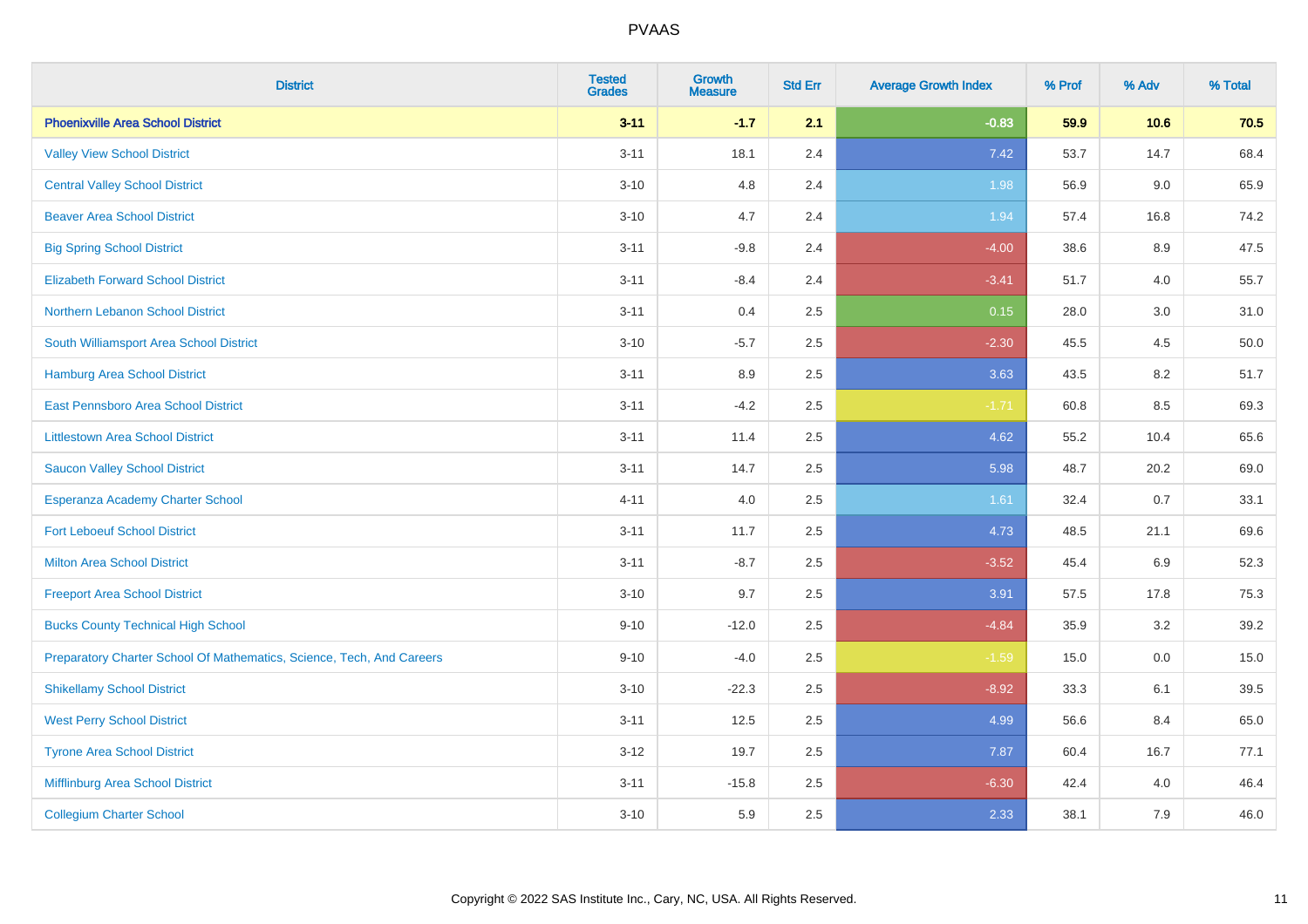| <b>District</b>                                    | <b>Tested</b><br><b>Grades</b> | <b>Growth</b><br><b>Measure</b> | <b>Std Err</b> | <b>Average Growth Index</b> | % Prof | % Adv   | % Total |
|----------------------------------------------------|--------------------------------|---------------------------------|----------------|-----------------------------|--------|---------|---------|
| <b>Phoenixville Area School District</b>           | $3 - 11$                       | $-1.7$                          | 2.1            | $-0.83$                     | 59.9   | 10.6    | 70.5    |
| South Butler County School District                | $3 - 10$                       | 3.9                             | 2.5            | 1.54                        | 53.1   | 16.6    | 69.7    |
| <b>Schuylkill Valley School District</b>           | $3 - 11$                       | 1.4                             | 2.5            | 0.56                        | 55.1   | 10.2    | 65.3    |
| <b>Athens Area School District</b>                 | $3 - 11$                       | 1.6                             | 2.5            | 0.64                        | 46.9   | 7.6     | 54.5    |
| <b>Tamaqua Area School District</b>                | $3 - 12$                       | $-8.2$                          | 2.5            | $-3.24$                     | 44.5   | 1.9     | 46.4    |
| <b>Slippery Rock Area School District</b>          | $3 - 11$                       | $-6.3$                          | 2.5            | $-2.51$                     | 56.2   | 9.5     | 65.7    |
| <b>Central Cambria School District</b>             | $3 - 11$                       | 3.0                             | 2.5            | 1.17                        | 56.2   | 9.7     | 66.0    |
| <b>Spring Cove School District</b>                 | $3 - 11$                       | 3.4                             | 2.5            | 1.33                        | 47.8   | 12.7    | 60.4    |
| <b>Lincoln Park Performing Arts Charter School</b> | $7 - 11$                       | 3.6                             | 2.5            | 1.42                        | 59.6   | 14.7    | 74.3    |
| <b>Montoursville Area School District</b>          | $3 - 12$                       | 10.8                            | 2.5            | 4.24                        | 44.6   | 20.1    | 64.8    |
| <b>Jersey Shore Area School District</b>           | $3 - 11$                       | 0.5                             | 2.6            | 0.21                        | 47.1   | 9.2     | 56.2    |
| <b>Agora Cyber Charter School</b>                  | $3 - 11$                       | 5.8                             | 2.6            | 2.28                        | 42.8   | 6.6     | 49.4    |
| Saint Marys Area School District                   | $3 - 11$                       | 7.8                             | 2.6            | 3.04                        | 57.0   | $8.2\,$ | 65.2    |
| <b>Penn Hills School District</b>                  | $3 - 11$                       | $-7.6$                          | 2.6            | $-2.94$                     | 33.1   | 0.7     | 33.8    |
| <b>Greater Johnstown School District</b>           | $3 - 11$                       | $-3.1$                          | 2.6            | $-1.19$                     | 26.1   | 0.0     | 26.1    |
| <b>Dauphin County Technical School</b>             | $9 - 11$                       | $-45.5$                         | 2.6            | $-17.72$                    | 14.4   | 2.5     | 16.9    |
| <b>Conneaut School District</b>                    | $3 - 12$                       | $-7.5$                          | 2.6            | $-2.91$                     | 38.4   | 7.4     | 45.8    |
| <b>Middletown Area School District</b>             | $3 - 11$                       | $-5.3$                          | 2.6            | $-2.05$                     | 46.4   | 5.3     | 51.7    |
| <b>Eastern York School District</b>                | $3 - 11$                       | 9.6                             | 2.6            | 3.71                        | 56.3   | 12.6    | 68.9    |
| <b>Berwick Area School District</b>                | $3 - 11$                       | $-9.3$                          | 2.6            | $-3.59$                     | 42.1   | 5.5     | 47.6    |
| <b>Mount Pleasant Area School District</b>         | $3 - 11$                       | $-5.0$                          | 2.6            | $-1.93$                     | 52.6   | 0.0     | 52.6    |
| <b>Wyomissing Area School District</b>             | $3 - 12$                       | $0.8\,$                         | 2.6            | 0.33                        | 55.7   | 17.6    | 73.3    |
| <b>Lewisburg Area School District</b>              | $3 - 11$                       | $-2.7$                          | 2.6            | $-1.03$                     | 57.0   | 18.5    | 75.6    |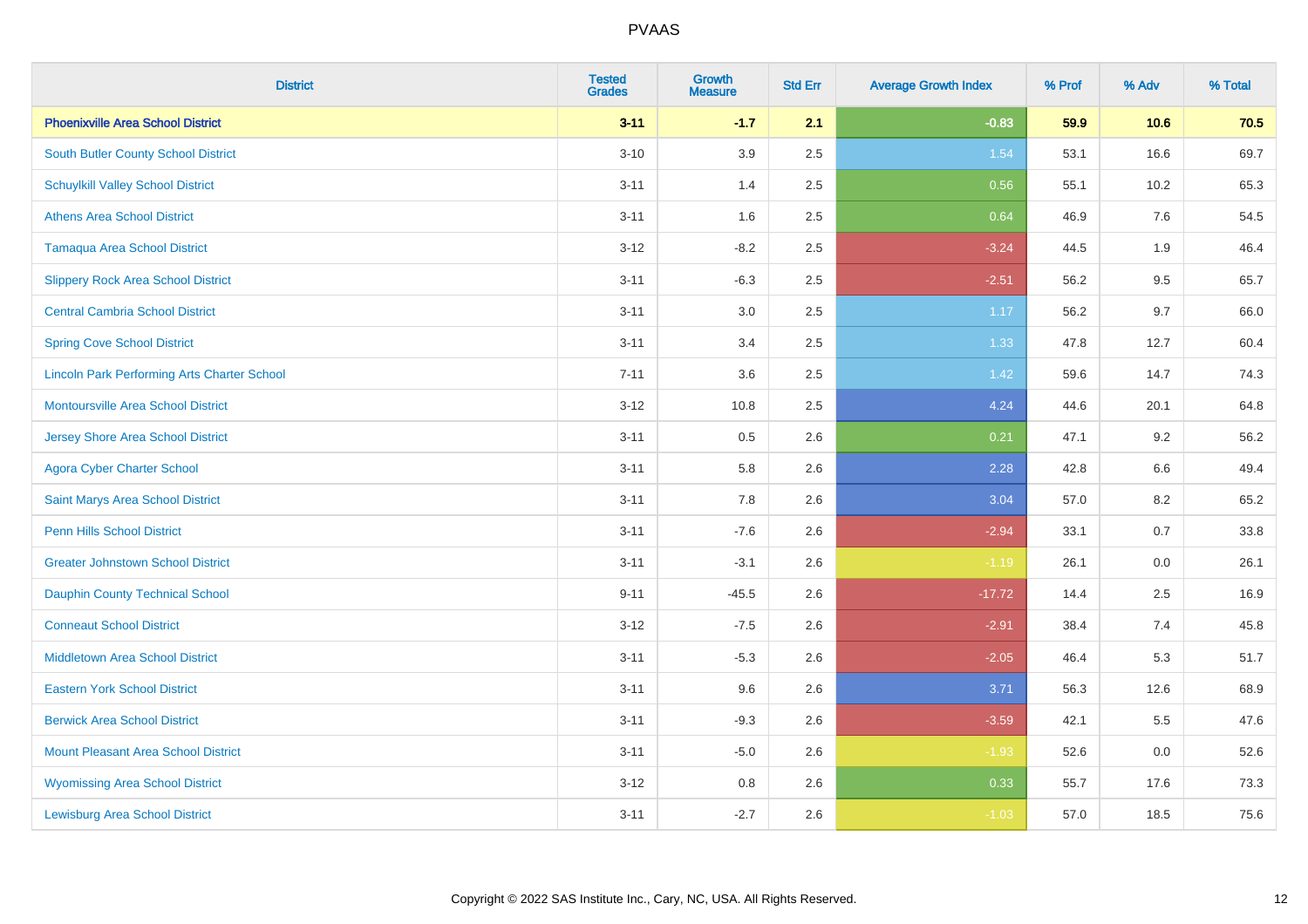| <b>District</b>                                | <b>Tested</b><br><b>Grades</b> | <b>Growth</b><br><b>Measure</b> | <b>Std Err</b> | <b>Average Growth Index</b> | % Prof | % Adv | % Total  |
|------------------------------------------------|--------------------------------|---------------------------------|----------------|-----------------------------|--------|-------|----------|
| <b>Phoenixville Area School District</b>       | $3 - 11$                       | $-1.7$                          | 2.1            | $-0.83$                     | 59.9   | 10.6  | 70.5     |
| <b>Central Columbia School District</b>        | $3-12$                         | $-4.8$                          | 2.6            | $-1.86$                     | 53.7   | 14.8  | 68.5     |
| <b>Wilson Area School District</b>             | $3 - 11$                       | 6.0                             | 2.6            | 2.30                        | 48.7   | 8.5   | 57.2     |
| <b>Fairview School District</b>                | $3 - 11$                       | 3.4                             | 2.6            | 1.32                        | 57.2   | 17.6  | 74.8     |
| Lehigh Valley Charter High School For The Arts | $9 - 10$                       | 7.3                             | 2.6            | 2.82                        | 62.3   | 18.2  | 80.5     |
| <b>Wyoming Area School District</b>            | $3 - 10$                       | $-1.3$                          | 2.6            | $-0.50$                     | 53.8   | 10.8  | 64.6     |
| <b>Quaker Valley School District</b>           | $3 - 11$                       | $-2.8$                          | 2.6            | $-1.08$                     | 55.2   | 13.2  | 68.4     |
| <b>Sharon City School District</b>             | $3 - 11$                       | 4.9                             | 2.6            | 1.87                        | 48.2   | 5.3   | 53.4     |
| <b>Mcguffey School District</b>                | $3 - 11$                       | 2.1                             | 2.6            | 0.81                        | 57.7   | 3.1   | 60.8     |
| <b>Corry Area School District</b>              | $3 - 11$                       | $-5.3$                          | 2.6            | $-2.03$                     | 38.5   | 6.0   | 44.5     |
| <b>Woodland Hills School District</b>          | $3 - 12$                       | 3.2                             | 2.6            | 1.22                        | 31.4   | 3.6   | 35.0     |
| Ambridge Area School District                  | $3 - 12$                       | 9.1                             | 2.6            | 3.46                        | 50.4   | 10.7  | 61.1     |
| <b>Bedford Area School District</b>            | $3 - 11$                       | 2.5                             | 2.6            | 0.93                        | 48.5   | 10.0  | 58.5     |
| <b>Clearfield Area School District</b>         | $3 - 10$                       | $-9.4$                          | 2.6            | $-3.56$                     | 43.0   | 3.1   | 46.1     |
| <b>Keystone Oaks School District</b>           | $3 - 11$                       | $5.5\,$                         | 2.6            | 2.07                        | 53.2   | 12.1  | 65.4     |
| <b>Danville Area School District</b>           | $3 - 11$                       | 0.4                             | 2.6            | 0.15                        | 57.4   | 18.4  | 75.7     |
| Oil City Area School District                  | $3 - 11$                       | $-2.9$                          | 2.6            | $-1.08$                     | 44.4   | 5.8   | $50.2\,$ |
| <b>Belle Vernon Area School District</b>       | $3 - 11$                       | 6.5                             | 2.6            | 2.44                        | 55.6   | 11.1  | 66.7     |
| <b>Titusville Area School District</b>         | $3 - 11$                       | $-13.2$                         | 2.6            | $-4.99$                     | 43.2   | 4.8   | 48.0     |
| <b>Harbor Creek School District</b>            | $3 - 11$                       | $-7.1$                          | 2.7            | $-2.67$                     | 48.8   | 15.2  | 64.0     |
| <b>City CHS</b>                                | $10 - 11$                      | 13.6                            | 2.7            | 5.12                        | 45.8   | 3.0   | 48.8     |
| Pen Argyl Area School District                 | $3 - 12$                       | 9.2                             | 2.7            | 3.46                        | 50.0   | 12.6  | 62.6     |
| <b>Forest Hills School District</b>            | $3 - 11$                       | $-7.3$                          | 2.7            | $-2.74$                     | 41.1   | 13.7  | 54.8     |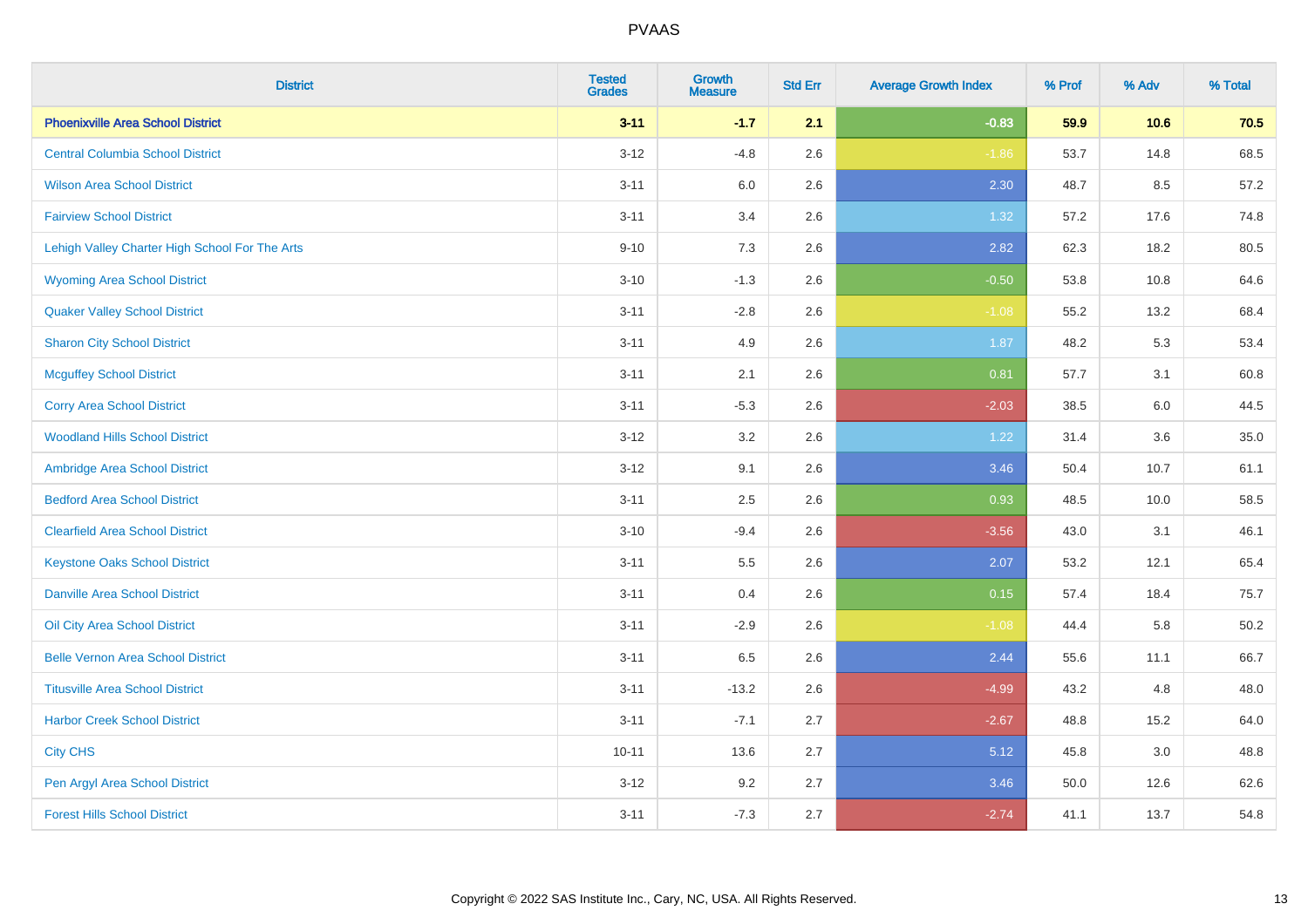| <b>District</b>                                  | <b>Tested</b><br><b>Grades</b> | <b>Growth</b><br><b>Measure</b> | <b>Std Err</b> | <b>Average Growth Index</b> | % Prof | % Adv   | % Total |
|--------------------------------------------------|--------------------------------|---------------------------------|----------------|-----------------------------|--------|---------|---------|
| <b>Phoenixville Area School District</b>         | $3 - 11$                       | $-1.7$                          | 2.1            | $-0.83$                     | 59.9   | 10.6    | 70.5    |
| Jim Thorpe Area School District                  | $3 - 11$                       | $-5.8$                          | 2.7            | $-2.19$                     | 33.3   | 7.4     | 40.7    |
| <b>South Park School District</b>                | $3 - 11$                       | $-11.3$                         | 2.7            | $-4.23$                     | 53.5   | 13.7    | 67.3    |
| Penn Cambria School District                     | $3 - 11$                       | $-0.0$                          | 2.7            | $-0.01$                     | 61.5   | 7.7     | 69.2    |
| <b>Highlands School District</b>                 | $3 - 11$                       | $-7.4$                          | 2.7            | $-2.76$                     | 44.4   | 3.7     | 48.2    |
| Susquehanna Township School District             | $3 - 12$                       | $-5.8$                          | 2.7            | $-2.17$                     | 36.0   | 5.6     | 41.6    |
| <b>Deer Lakes School District</b>                | $3 - 11$                       | 17.0                            | 2.7            | 6.32                        | 61.5   | 16.4    | 77.9    |
| <b>Hopewell Area School District</b>             | $3 - 11$                       | 2.6                             | 2.7            | 0.97                        | 58.4   | 4.0     | 62.4    |
| <b>Wattsburg Area School District</b>            | $3 - 11$                       | 6.5                             | 2.7            | 2.43                        | 42.7   | 7.6     | 50.3    |
| Southern Tioga School District                   | $3 - 11$                       | $-11.5$                         | 2.7            | $-4.25$                     | 47.8   | 6.4     | 54.3    |
| <b>Brandywine Heights Area School District</b>   | $3 - 11$                       | $-4.9$                          | 2.7            | $-1.81$                     | 49.2   | 8.2     | 57.4    |
| <b>East Lycoming School District</b>             | $3 - 11$                       | $-6.0$                          | 2.7            | $-2.24$                     | 48.3   | 4.2     | 52.5    |
| <b>Annville-Cleona School District</b>           | $3 - 12$                       | $-12.1$                         | 2.7            | $-4.46$                     | 34.9   | $7.8\,$ | 42.6    |
| <b>Midd-West School District</b>                 | $3 - 11$                       | 10.3                            | 2.7            | 3.80                        | 58.0   | 13.4    | 71.4    |
| Community Academy Of Philadelphia Charter School | $3 - 11$                       | 5.8                             | 2.7            | 2.12                        | 26.7   | 0.9     | 27.6    |
| <b>MaST Community Charter School</b>             | $3 - 10$                       | $-4.1$                          | 2.7            | $-1.52$                     | 44.0   | 9.5     | 53.4    |
| <b>Chester-Upland School District</b>            | $3 - 11$                       | $-0.3$                          | 2.7            | $-0.09$                     | 13.8   | 0.8     | 14.6    |
| <b>Yough School District</b>                     | $3 - 10$                       | $-6.6$                          | 2.7            | $-2.43$                     | 50.8   | 4.0     | 54.8    |
| Huntingdon Area School District                  | $3 - 11$                       | $-2.0$                          | 2.7            | $-0.72$                     | 36.8   | 10.3    | 47.0    |
| Northern Lehigh School District                  | $3 - 12$                       | $-10.4$                         | 2.7            | $-3.82$                     | 28.0   | 9.3     | 37.3    |
| Lake-Lehman School District                      | $3 - 11$                       | 10.8                            | 2.7            | 3.93                        | 55.3   | 7.9     | 63.2    |
| <b>Bald Eagle Area School District</b>           | $3 - 11$                       | $-2.1$                          | 2.7            | $-0.75$                     | 48.4   | 9.4     | 57.7    |
| <b>Girard School District</b>                    | $3 - 11$                       | $-0.6$                          | 2.7            | $-0.22$                     | 53.9   | 15.6    | 69.6    |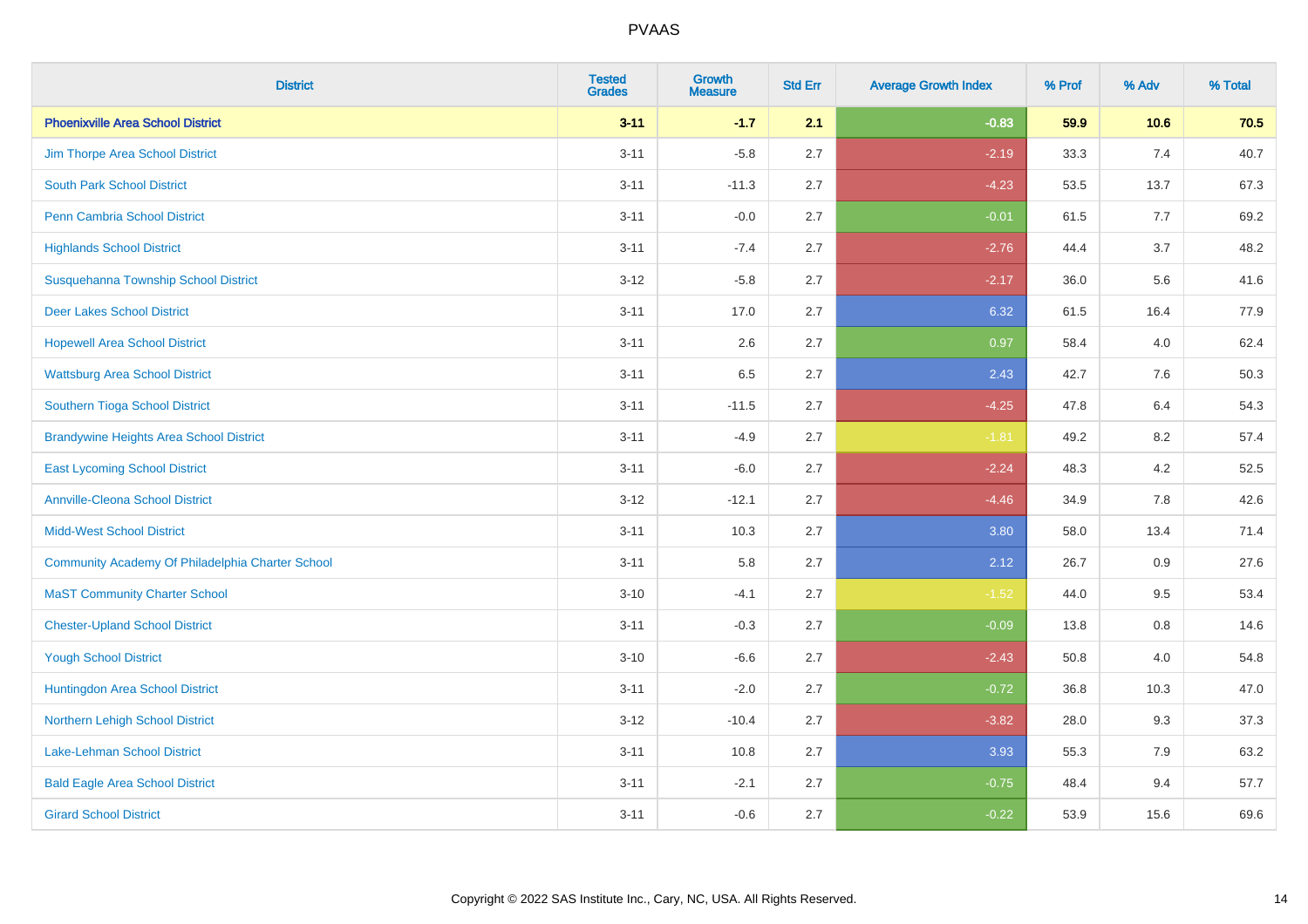| <b>District</b>                               | <b>Tested</b><br><b>Grades</b> | <b>Growth</b><br><b>Measure</b> | <b>Std Err</b> | <b>Average Growth Index</b> | % Prof | % Adv   | % Total |
|-----------------------------------------------|--------------------------------|---------------------------------|----------------|-----------------------------|--------|---------|---------|
| <b>Phoenixville Area School District</b>      | $3 - 11$                       | $-1.7$                          | 2.1            | $-0.83$                     | 59.9   | 10.6    | 70.5    |
| <b>Oley Valley School District</b>            | $3 - 11$                       | $-0.4$                          | 2.8            | $-0.15$                     | 43.1   | 12.9    | 56.0    |
| <b>Washington School District</b>             | $3 - 11$                       | $-4.9$                          | 2.8            | $-1.76$                     | 30.1   | 2.4     | 32.5    |
| <b>Towanda Area School District</b>           | $3 - 11$                       | $4.0\,$                         | 2.8            | 1.44                        | 39.4   | $6.6\,$ | 46.0    |
| <b>Greater Nanticoke Area School District</b> | $3 - 12$                       | 11.2                            | 2.8            | 4.01                        | 38.0   | 12.4    | 50.4    |
| <b>Susquenita School District</b>             | $3 - 11$                       | $-0.1$                          | 2.8            | $-0.01$                     | 47.7   | 10.1    | 57.8    |
| <b>Lakeland School District</b>               | $3 - 11$                       | 1.1                             | 2.8            | 0.38                        | 48.6   | 3.7     | 52.3    |
| <b>Westmont Hilltop School District</b>       | $3 - 11$                       | $-4.0$                          | 2.8            | $-1.40$                     | 36.3   | 13.3    | 49.6    |
| <b>Derry Area School District</b>             | $3 - 11$                       | 13.2                            | 2.8            | 4.69                        | 60.0   | 12.5    | 72.5    |
| <b>Central Greene School District</b>         | $3 - 11$                       | $-1.6$                          | 2.8            | $-0.55$                     | 54.2   | 2.8     | 57.0    |
| Northern Tioga School District                | $3 - 12$                       | $-7.5$                          | 2.8            | $-2.64$                     | 54.0   | 1.2     | 55.2    |
| <b>Franklin Area School District</b>          | $3 - 11$                       | 6.6                             | 2.8            | 2.34                        | 48.2   | 4.5     | 52.7    |
| <b>Palisades School District</b>              | $3 - 11$                       | $-8.7$                          | 2.8            | $-3.06$                     | 53.8   | 6.7     | 60.5    |
| <b>Hanover Public School District</b>         | $3 - 11$                       | 5.2                             | 2.8            | 1.83                        | 52.2   | 14.4    | 66.7    |
| <b>Loyalsock Township School District</b>     | $3 - 12$                       | 4.2                             | 2.8            | 1.47                        | 54.3   | 2.1     | 56.4    |
| <b>Tulpehocken Area School District</b>       | $3 - 12$                       | $-13.7$                         | 2.8            | $-4.81$                     | 36.7   | 2.8     | 39.4    |
| <b>Bermudian Springs School District</b>      | $3 - 11$                       | $-5.5$                          | 2.9            | $-1.94$                     | 56.4   | 6.8     | 63.2    |
| <b>Greenville Area School District</b>        | $3 - 11$                       | 0.7                             | 2.9            | 0.26                        | 53.4   | 6.9     | 60.3    |
| <b>Tech Freire Charter School</b>             | $9 - 11$                       | 9.3                             | 2.9            | 3.26                        | 18.0   | 1.1     | 19.1    |
| <b>Richland School District</b>               | $3 - 11$                       | 6.7                             | 2.9            | 2.33                        | 62.2   | 19.2    | 81.4    |
| <b>Avon Grove Charter School</b>              | $3 - 11$                       | 9.0                             | 2.9            | 3.13                        | 58.8   | 16.7    | 75.5    |
| <b>Upper Adams School District</b>            | $3 - 11$                       | 1.3                             | 2.9            | 0.47                        | 55.2   | 8.6     | 63.8    |
| <b>General Mclane School District</b>         | $3 - 11$                       | 3.1                             | 2.9            | 1.07                        | 62.3   | 4.9     | 67.2    |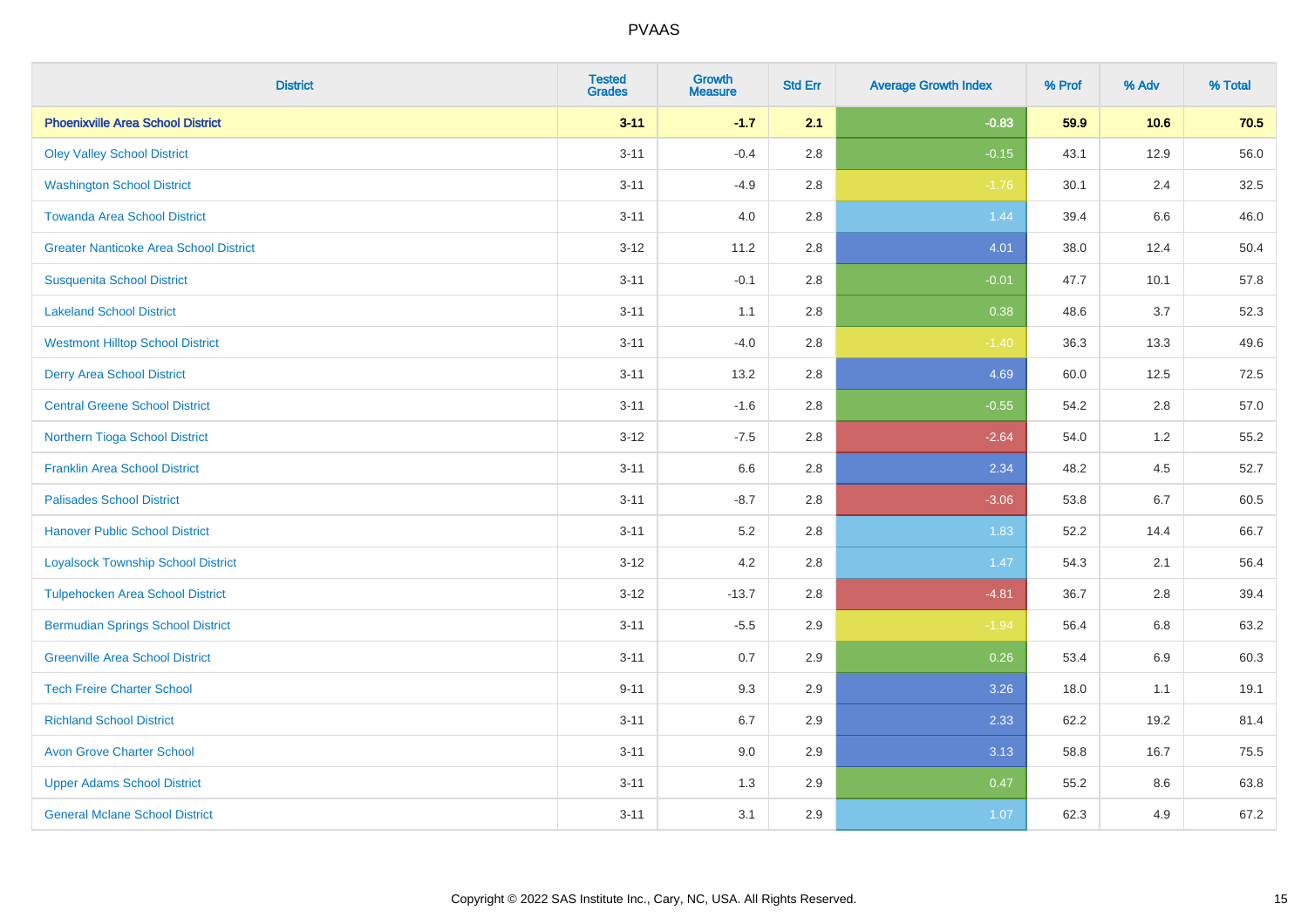| <b>District</b>                                    | <b>Tested</b><br><b>Grades</b> | <b>Growth</b><br><b>Measure</b> | <b>Std Err</b> | <b>Average Growth Index</b> | % Prof | % Adv   | % Total |
|----------------------------------------------------|--------------------------------|---------------------------------|----------------|-----------------------------|--------|---------|---------|
| <b>Phoenixville Area School District</b>           | $3 - 11$                       | $-1.7$                          | 2.1            | $-0.83$                     | 59.9   | 10.6    | 70.5    |
| <b>Punxsutawney Area School District</b>           | $3 - 11$                       | 4.2                             | 2.9            | 1.45                        | 55.0   | $5.5\,$ | 60.6    |
| Philadelphia Electrical & Tech Charter High School | $10 - 10$                      | $-0.5$                          | 2.9            | $-0.15$                     | 8.8    | 0.0     | 8.8     |
| <b>Western Wayne School District</b>               | $3 - 11$                       | 5.6                             | 2.9            | 1.93                        | 41.3   | 17.4    | 58.7    |
| <b>Pine Grove Area School District</b>             | $3 - 11$                       | $-7.7$                          | 2.9            | $-2.66$                     | 42.3   | 7.7     | 50.0    |
| <b>West Mifflin Area School District</b>           | $3 - 12$                       | $-12.3$                         | 2.9            | $-4.22$                     | 39.7   | 10.3    | 50.0    |
| <b>Neshannock Township School District</b>         | $3 - 10$                       | $-9.7$                          | 2.9            | $-3.34$                     | 62.4   | 5.6     | 67.9    |
| <b>Penns Valley Area School District</b>           | $3 - 12$                       | 14.0                            | 2.9            | 4.80                        | 41.9   | 23.1    | 65.0    |
| Philadelphia Academy Charter School                | $3 - 11$                       | $-8.9$                          | 2.9            | $-3.04$                     | 50.5   | 2.9     | 53.4    |
| <b>Chestnut Ridge School District</b>              | $3 - 12$                       | $-3.4$                          | 2.9            | $-1.17$                     | 46.6   | 5.8     | 52.4    |
| New Hope-Solebury School District                  | $3 - 11$                       | 7.5                             | 2.9            | 2.57                        | 68.2   | 22.7    | 90.9    |
| <b>Dunmore School District</b>                     | $3 - 11$                       | $-7.7$                          | 2.9            | $-2.62$                     | 34.0   | 7.2     | 41.2    |
| Karns City Area School District                    | $3 - 11$                       | $-6.0$                          | 2.9            | $-2.03$                     | 53.1   | $8.3\,$ | 61.5    |
| <b>Mid Valley School District</b>                  | $3 - 10$                       | $-1.7$                          | 3.0            | $-0.55$                     | 45.1   | $7.8\,$ | 52.9    |
| <b>Riverside School District</b>                   | $3 - 11$                       | $-3.2$                          | 3.0            | $-1.09$                     | 43.0   | 9.0     | 52.0    |
| Southern Columbia Area School District             | $3 - 11$                       | $-14.6$                         | 3.0            | $-4.92$                     | 55.0   | 4.0     | 59.0    |
| <b>Camp Hill School District</b>                   | $3 - 12$                       | 2.3                             | 3.0            | 0.78                        | 53.6   | 17.5    | 71.1    |
| <b>Charleroi School District</b>                   | $3 - 11$                       | $-2.6$                          | 3.0            | $-0.86$                     | 55.7   | 7.4     | 63.1    |
| <b>Freedom Area School District</b>                | $3 - 11$                       | $-7.1$                          | 3.0            | $-2.37$                     | 43.8   | 4.2     | 47.9    |
| <b>Palmerton Area School District</b>              | $3 - 11$                       | $-1.2$                          | 3.0            | $-0.39$                     | 57.4   | 5.0     | 62.4    |
| <b>Columbia-Montour AVTS</b>                       | $9 - 10$                       | $-12.5$                         | 3.0            | $-4.16$                     | 22.3   | 0.6     | 22.9    |
| <b>Blairsville-Saltsburg School District</b>       | $3 - 11$                       | $-8.0$                          | 3.0            | $-2.68$                     | 37.3   | 7.0     | 44.3    |
| <b>Iroquois School District</b>                    | $3 - 11$                       | 13.1                            | 3.0            | 4.35                        | 48.2   | 7.8     | 56.0    |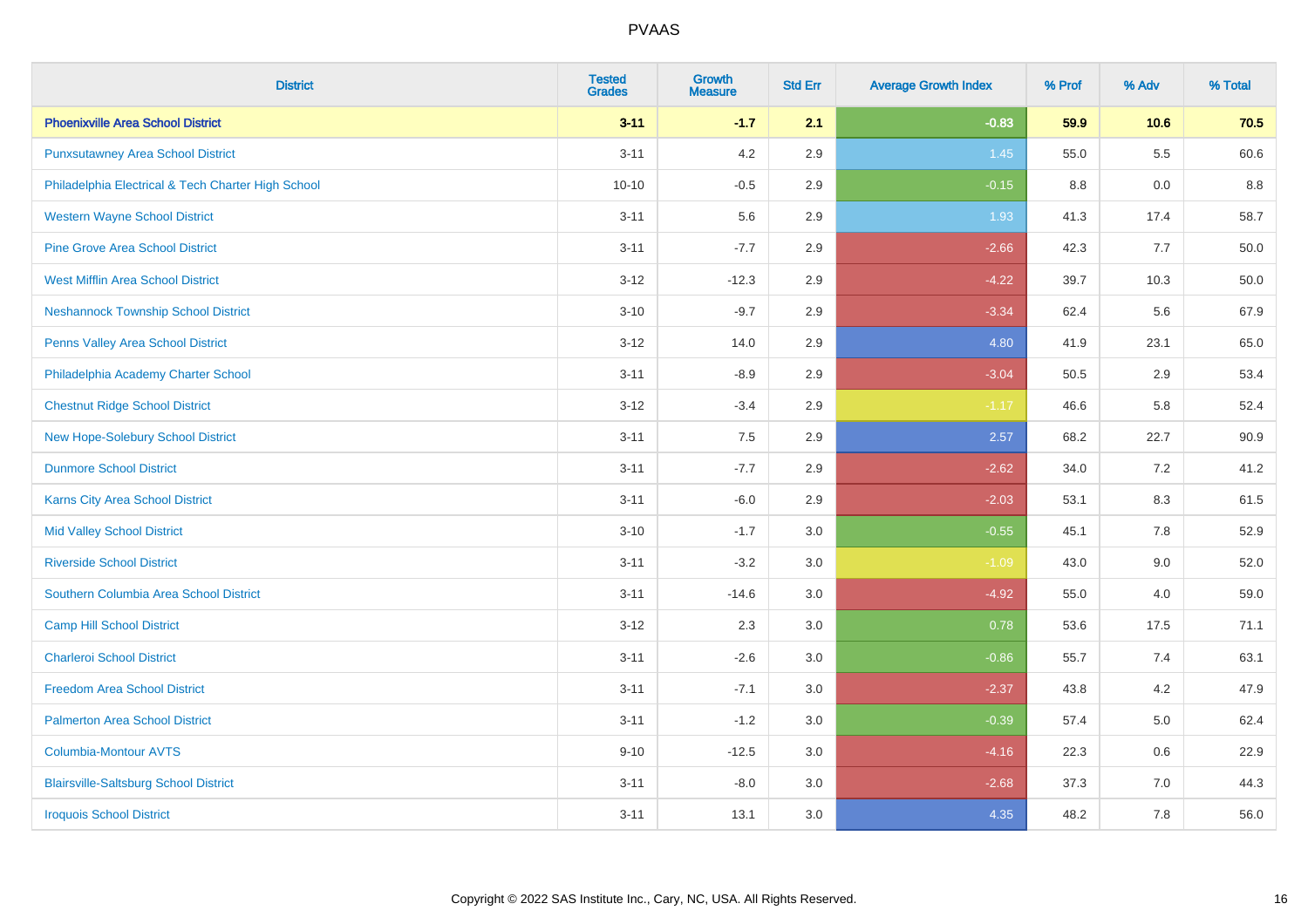| <b>District</b>                                | <b>Tested</b><br><b>Grades</b> | <b>Growth</b><br><b>Measure</b> | <b>Std Err</b> | <b>Average Growth Index</b> | % Prof | % Adv | % Total |
|------------------------------------------------|--------------------------------|---------------------------------|----------------|-----------------------------|--------|-------|---------|
| <b>Phoenixville Area School District</b>       | $3 - 11$                       | $-1.7$                          | 2.1            | $-0.83$                     | 59.9   | 10.6  | 70.5    |
| Catasauqua Area School District                | $3 - 12$                       | $-12.1$                         | 3.0            | $-4.00$                     | 36.8   | 7.6   | 44.3    |
| <b>Wellsboro Area School District</b>          | $3 - 11$                       | $-12.4$                         | 3.0            | $-4.11$                     | 49.2   | 11.9  | 61.1    |
| <b>Wilmington Area School District</b>         | $3 - 11$                       | 7.5                             | 3.0            | 2.48                        | 55.1   | 5.1   | 60.2    |
| <b>Bloomsburg Area School District</b>         | $3 - 10$                       | 0.7                             | 3.0            | 0.23                        | 55.9   | 11.8  | 67.6    |
| <b>Riverside Beaver County School District</b> | $3 - 11$                       | $-14.0$                         | 3.0            | $-4.64$                     | 49.4   | 8.8   | 58.2    |
| <b>Montrose Area School District</b>           | $3 - 10$                       | $-5.5$                          | 3.0            | $-1.82$                     | 46.7   | 5.4   | 52.2    |
| <b>Cranberry Area School District</b>          | $3 - 12$                       | 9.2                             | 3.0            | 3.04                        | 47.5   | 10.2  | 57.6    |
| <b>Brookville Area School District</b>         | $3 - 11$                       | 6.9                             | 3.0            | 2.30                        | 55.2   | 15.6  | 70.8    |
| <b>Warrior Run School District</b>             | $3 - 11$                       | 4.6                             | 3.0            | 1.51                        | 40.9   | 8.1   | 49.0    |
| <b>Forest City Regional School District</b>    | $3 - 12$                       | $-6.0$                          | 3.0            | $-1.96$                     | 44.1   | 0.0   | 44.1    |
| <b>Tacony Academy Charter School</b>           | $3 - 11$                       | $-14.7$                         | 3.0            | $-4.82$                     | 22.4   | 1.8   | 24.1    |
| Perseus House Charter School Of Excellence     | $6 - 11$                       | $-5.2$                          | 3.0            | $-1.72$                     | 16.5   | 0.0   | 16.5    |
| Mastery Charter School - Shoemaker Campus      | $7 - 10$                       | 4.1                             | 3.0            | 1.34                        | 20.9   | 3.3   | 24.2    |
| <b>Brentwood Borough School District</b>       | $3 - 11$                       | $-5.3$                          | 3.0            | $-1.72$                     | 52.0   | 6.1   | 58.2    |
| <b>Burrell School District</b>                 | $3 - 11$                       | 4.5                             | 3.1            | 1.48                        | 58.5   | 13.8  | 72.3    |
| <b>North East School District</b>              | $3 - 11$                       | $-9.3$                          | 3.1            | $-3.02$                     | 62.6   | 14.4  | 77.0    |
| <b>Mohawk Area School District</b>             | $3 - 11$                       | $-7.5$                          | 3.1            | $-2.45$                     | 49.4   | 11.0  | 60.4    |
| <b>Mount Carmel Area School District</b>       | $3 - 11$                       | $-0.6$                          | 3.1            | $-0.18$                     | 45.3   | 2.1   | 47.4    |
| <b>Ligonier Valley School District</b>         | $3 - 11$                       | 4.2                             | 3.1            | 1.34                        | 59.1   | 10.3  | 69.5    |
| <b>Unionville-Chadds Ford School District</b>  | $3 - 11$                       | 17.1                            | 3.1            | 5.51                        | 68.1   | 13.2  | 81.3    |
| <b>Mount Union Area School District</b>        | $3 - 10$                       | $-6.1$                          | 3.1            | $-1.97$                     | 32.2   | 3.4   | 35.6    |
| <b>Marion Center Area School District</b>      | $3 - 10$                       | $-12.0$                         | 3.1            | $-3.87$                     | 33.7   | 1.1   | 34.8    |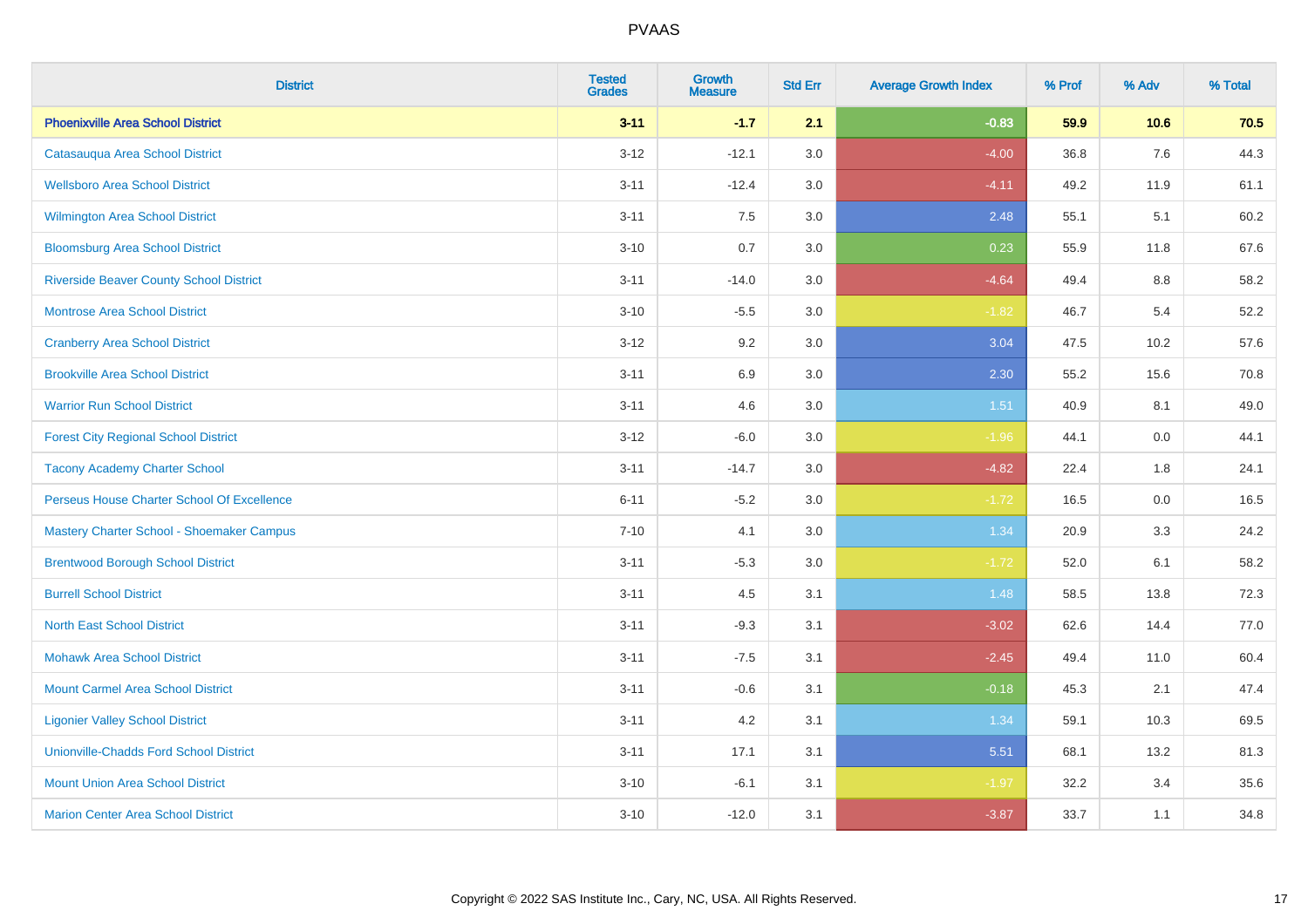| <b>District</b>                                   | <b>Tested</b><br><b>Grades</b> | <b>Growth</b><br><b>Measure</b> | <b>Std Err</b> | <b>Average Growth Index</b> | % Prof | % Adv   | % Total |
|---------------------------------------------------|--------------------------------|---------------------------------|----------------|-----------------------------|--------|---------|---------|
| <b>Phoenixville Area School District</b>          | $3 - 11$                       | $-1.7$                          | 2.1            | $-0.83$                     | 59.9   | 10.6    | 70.5    |
| <b>Laurel School District</b>                     | $3 - 11$                       | 1.8                             | 3.1            | 0.59                        | 70.1   | 2.3     | 72.4    |
| Cambria Heights School District                   | $3 - 10$                       | $-4.1$                          | 3.1            | $-1.32$                     | 51.0   | 6.0     | 57.0    |
| <b>Executive Education Academy Charter School</b> | $3 - 10$                       | $-6.5$                          | 3.1            | $-2.08$                     | 23.7   | $2.2\,$ | 25.8    |
| <b>Avonworth School District</b>                  | $3 - 10$                       | $-12.6$                         | 3.1            | $-4.01$                     | 59.8   | 4.6     | 64.4    |
| <b>New Brighton Area School District</b>          | $3 - 11$                       | 4.6                             | 3.1            | 1.47                        | 60.9   | 5.8     | 66.7    |
| Schuylkill Haven Area School District             | $3 - 11$                       | $-15.3$                         | 3.1            | $-4.87$                     | 49.7   | 2.4     | 52.1    |
| <b>Kane Area School District</b>                  | $3 - 10$                       | $-3.7$                          | 3.2            | $-1.17$                     | 39.5   | 9.9     | 49.4    |
| <b>Bellwood-Antis School District</b>             | $3 - 10$                       | $-1.2$                          | 3.2            | $-0.39$                     | 55.1   | 10.1    | 65.2    |
| <b>Canton Area School District</b>                | $3 - 11$                       | $-5.5$                          | 3.2            | $-1.75$                     | 40.7   | 2.3     | 43.0    |
| <b>Wilkes-Barre Area School District</b>          | $3 - 11$                       | 0.1                             | 3.2            | 0.02                        | 35.5   | 5.4     | 40.9    |
| <b>Upper Dauphin Area School District</b>         | $3 - 11$                       | $-6.3$                          | 3.2            | $-1.98$                     | 37.4   | 4.8     | 42.2    |
| <b>Uniontown Area School District</b>             | $3 - 11$                       | 6.0                             | 3.2            | 1.87                        | 62.4   | 5.9     | 68.2    |
| <b>Pequea Valley School District</b>              | $3 - 11$                       | $-5.8$                          | 3.2            | $-1.80$                     | 39.8   | 9.1     | 48.9    |
| <b>Line Mountain School District</b>              | $3 - 11$                       | 4.1                             | 3.2            | 1.27                        | 52.9   | 9.2     | 62.1    |
| <b>Windber Area School District</b>               | $3 - 11$                       | $-7.2$                          | 3.2            | $-2.24$                     | 55.4   | 7.2     | 62.6    |
| <b>Kutztown Area School District</b>              | $3 - 12$                       | $-0.2$                          | 3.2            | $-0.05$                     | 55.4   | 13.3    | 68.7    |
| <b>Springfield Township School District</b>       | $3 - 11$                       | $-18.9$                         | 3.2            | $-5.88$                     | 62.6   | 3.6     | 66.3    |
| South Allegheny School District                   | $3 - 11$                       | $-8.8$                          | 3.2            | $-2.70$                     | 40.5   | 0.0     | 40.5    |
| <b>Bentworth School District</b>                  | $3 - 11$                       | 5.7                             | 3.2            | 1.75                        | 44.2   | 19.5    | 63.6    |
| Southern Huntingdon County School District        | $3 - 11$                       | $-12.9$                         | 3.2            | $-3.98$                     | 32.5   | 2.5     | 35.0    |
| <b>MaST Community Charter School II</b>           | $3 - 10$                       | 4.4                             | 3.2            | 1.37                        | 28.4   | 3.4     | 31.8    |
| <b>Ellwood City Area School District</b>          | $3 - 11$                       | $-4.2$                          | 3.2            | $-1.29$                     | 54.1   | 14.1    | 68.2    |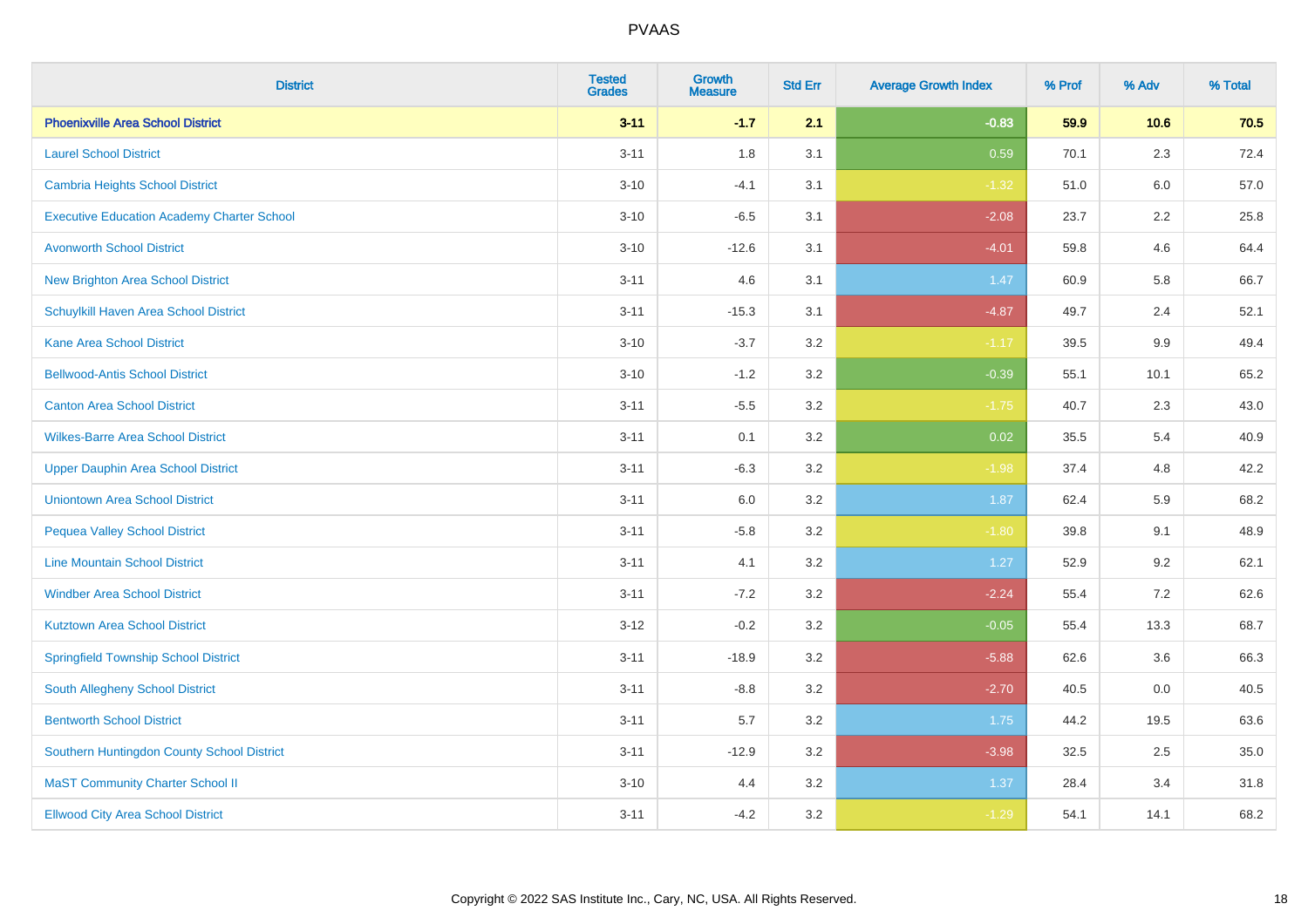| <b>District</b>                              | <b>Tested</b><br><b>Grades</b> | <b>Growth</b><br><b>Measure</b> | <b>Std Err</b> | <b>Average Growth Index</b> | % Prof | % Adv   | % Total |
|----------------------------------------------|--------------------------------|---------------------------------|----------------|-----------------------------|--------|---------|---------|
| <b>Phoenixville Area School District</b>     | $3 - 11$                       | $-1.7$                          | 2.1            | $-0.83$                     | 59.9   | 10.6    | 70.5    |
| Renaissance Academy Charter School           | $3 - 11$                       | 8.3                             | 3.3            | 2.54                        | 45.6   | 22.8    | 68.4    |
| <b>Elk Lake School District</b>              | $3 - 11$                       | $-4.0$                          | 3.3            | $-1.23$                     | 46.2   | 3.3     | 49.4    |
| <b>Panther Valley School District</b>        | $3 - 12$                       | $-0.6$                          | 3.3            | $-0.19$                     | 47.9   | 4.3     | 52.1    |
| <b>Carlynton School District</b>             | $3 - 11$                       | 7.3                             | 3.3            | 2.22                        | 41.0   | 10.5    | 51.6    |
| <b>Shenango Area School District</b>         | $3 - 11$                       | $-2.6$                          | 3.3            | $-0.79$                     | 50.6   | 13.9    | 64.6    |
| <b>Big Beaver Falls Area School District</b> | $3 - 11$                       | $-3.9$                          | 3.3            | $-1.18$                     | 34.1   | 3.5     | 37.6    |
| <b>Wyalusing Area School District</b>        | $3 - 12$                       | $8.8\,$                         | 3.3            | 2.68                        | 54.6   | 11.7    | 66.2    |
| <b>Northern Cambria School District</b>      | $3 - 11$                       | 10.0                            | 3.3            | 3.04                        | 47.4   | 5.1     | 52.6    |
| <b>Keystone School District</b>              | $3 - 11$                       | 3.1                             | 3.3            | 0.94                        | 50.6   | 6.5     | 57.1    |
| <b>Bethlehem-Center School District</b>      | $3 - 10$                       | 8.1                             | 3.3            | 2.46                        | 35.1   | 1.4     | 36.5    |
| <b>Moniteau School District</b>              | $3 - 11$                       | $-11.8$                         | 3.3            | $-3.56$                     | 50.0   | 6.3     | 56.3    |
| <b>Carmichaels Area School District</b>      | $3 - 10$                       | $-9.3$                          | 3.3            | $-2.81$                     | 35.1   | 1.4     | 36.5    |
| <b>Mercer Area School District</b>           | $3 - 11$                       | $-0.2$                          | 3.3            | $-0.06$                     | 56.0   | $8.0\,$ | 64.0    |
| <b>Carbondale Area School District</b>       | $3 - 10$                       | 7.4                             | 3.3            | 2.25                        | 56.6   | 2.6     | 59.2    |
| <b>KIPP Dubois Charter School</b>            | $9 - 10$                       | 4.7                             | 3.3            | 1.40                        | 31.0   | 1.4     | 32.4    |
| Philipsburg-Osceola Area School District     | $3 - 11$                       | $-24.8$                         | 3.3            | $-7.43$                     | 19.7   | 2.6     | 22.4    |
| South Side Area School District              | $3 - 11$                       | $-1.6$                          | 3.3            | $-0.48$                     | 50.0   | 6.8     | 56.8    |
| <b>East Allegheny School District</b>        | $3 - 11$                       | $-6.3$                          | 3.3            | $-1.87$                     | 31.9   | 9.7     | 41.7    |
| Conemaugh Township Area School District      | $3 - 12$                       | $-3.7$                          | 3.4            | $-1.09$                     | 53.8   | 17.6    | 71.4    |
| <b>North Pocono School District</b>          | $3 - 11$                       | $-2.3$                          | 3.4            | $-0.68$                     | 52.0   | 16.4    | 68.5    |
| <b>Everett Area School District</b>          | $3 - 11$                       | 5.0                             | 3.4            | 1.47                        | 60.5   | 1.3     | 61.8    |
| <b>Troy Area School District</b>             | $3 - 10$                       | $-4.3$                          | 3.4            | $-1.26$                     | 43.2   | 5.7     | 48.9    |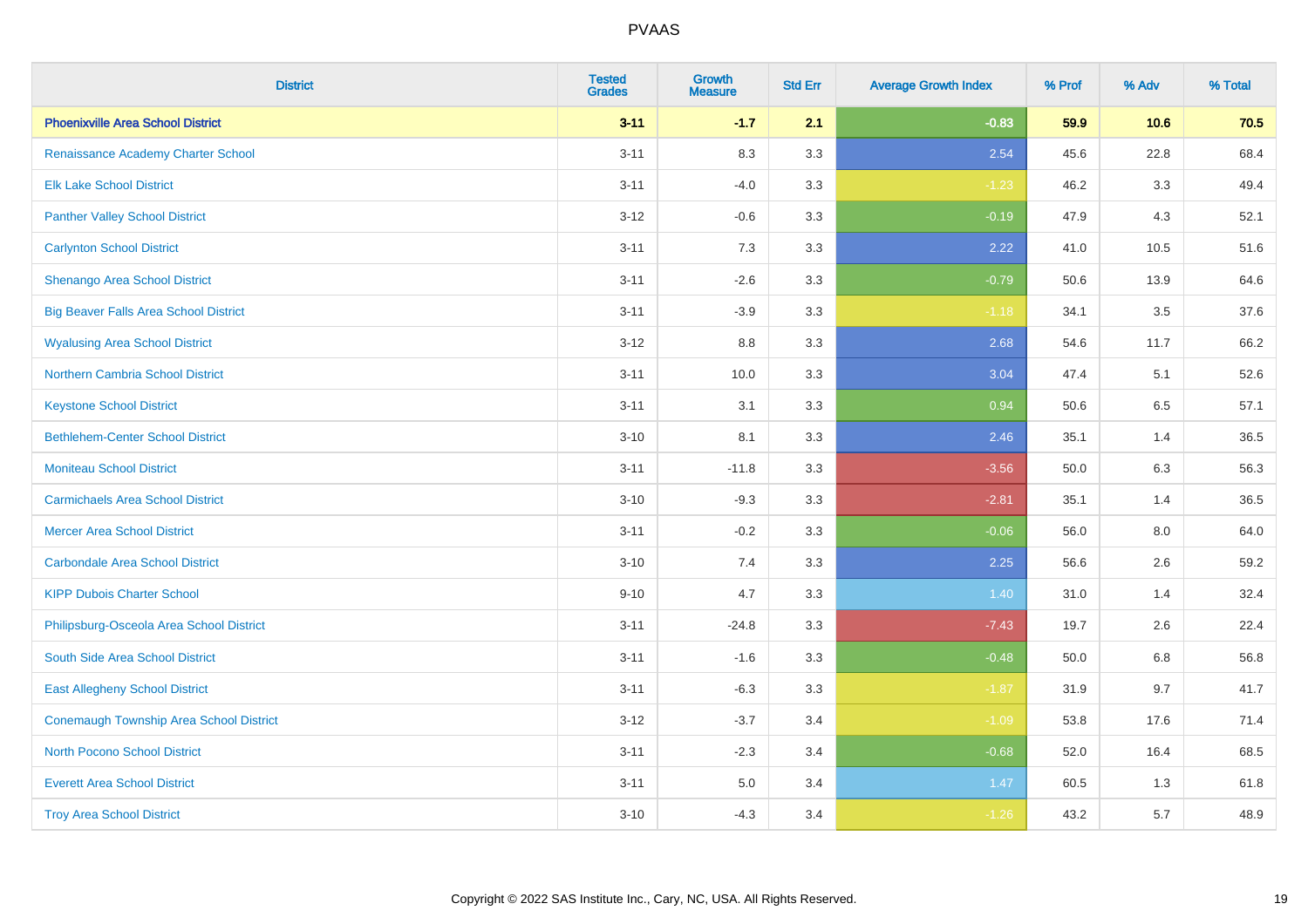| <b>District</b>                                | <b>Tested</b><br><b>Grades</b> | <b>Growth</b><br><b>Measure</b> | <b>Std Err</b> | <b>Average Growth Index</b> | % Prof | % Adv   | % Total |
|------------------------------------------------|--------------------------------|---------------------------------|----------------|-----------------------------|--------|---------|---------|
| <b>Phoenixville Area School District</b>       | $3 - 11$                       | $-1.7$                          | 2.1            | $-0.83$                     | 59.9   | 10.6    | 70.5    |
| <b>Fairfield Area School District</b>          | $3 - 11$                       | $-5.6$                          | 3.4            | $-1.66$                     | 57.9   | $4.0\,$ | 61.8    |
| <b>Bristol Borough School District</b>         | $3-12$                         | $-4.3$                          | 3.4            | $-1.27$                     | 39.7   | 1.3     | 41.0    |
| <b>Reynolds School District</b>                | $3 - 10$                       | 0.5                             | 3.4            | 0.16                        | 52.1   | 7.0     | 59.2    |
| <b>Burgettstown Area School District</b>       | $3 - 11$                       | $-2.1$                          | 3.4            | $-0.62$                     | 50.0   | 1.4     | 51.4    |
| <b>Redbank Valley School District</b>          | $3 - 11$                       | $-9.5$                          | 3.4            | $-2.77$                     | 31.5   | 4.9     | 36.4    |
| <b>Old Forge School District</b>               | $3 - 12$                       | $-5.9$                          | 3.4            | $-1.73$                     | 52.9   | 7.1     | 60.0    |
| <b>United School District</b>                  | $3 - 11$                       | 2.1                             | 3.4            | 0.63                        | 60.3   | 6.6     | 66.9    |
| <b>Steel Valley School District</b>            | $3 - 11$                       | 6.5                             | 3.4            | 1.89                        | 50.7   | 5.6     | 56.3    |
| <b>Mastery Charter School - Hardy Williams</b> | $3 - 11$                       | 11.4                            | 3.4            | 3.33                        | 44.3   | 5.7     | 50.0    |
| <b>Williams Valley School District</b>         | $3 - 11$                       | $-7.3$                          | 3.4            | $-2.13$                     | 23.2   | 0.0     | 23.2    |
| <b>Moshannon Valley School District</b>        | $3 - 10$                       | $-7.0$                          | 3.4            | $-2.01$                     | 48.5   | 0.0     | 48.5    |
| Maritime Academy Charter School                | $3 - 10$                       | $-11.4$                         | 3.5            | $-3.29$                     | 15.2   | $0.0\,$ | 15.2    |
| <b>Central Fulton School District</b>          | $3 - 11$                       | $-0.5$                          | 3.5            | $-0.14$                     | 51.4   | 8.6     | 60.0    |
| <b>Newport School District</b>                 | $3 - 12$                       | 1.4                             | 3.5            | 0.41                        | 51.5   | 10.3    | 61.8    |
| <b>Steelton-Highspire School District</b>      | $3 - 11$                       | $-11.8$                         | 3.5            | $-3.40$                     | 14.5   | $0.0\,$ | 14.5    |
| <b>North Star School District</b>              | $3 - 11$                       | $-8.7$                          | 3.5            | $-2.51$                     | 47.8   | 6.0     | 53.7    |
| <b>Columbia Borough School District</b>        | $3 - 12$                       | $-3.1$                          | 3.5            | $-0.89$                     | 29.5   | 1.9     | 31.4    |
| Pennsylvania Virtual Charter School            | $3 - 11$                       | 11.8                            | 3.5            | 3.37                        | 56.5   | 11.1    | 67.6    |
| Lackawanna Trail School District               | $3 - 10$                       | $-21.7$                         | 3.5            | $-6.20$                     | 38.5   | 1.5     | 40.0    |
| <b>Sayre Area School District</b>              | $3 - 11$                       | 11.2                            | 3.5            | 3.20                        | 52.2   | 7.5     | 59.7    |
| <b>Northwestern School District</b>            | $3 - 11$                       | $-24.9$                         | 3.5            | $-7.13$                     | 42.6   | 2.9     | 45.6    |
| Multicultural Academy Charter School           | $9 - 11$                       | 9.5                             | 3.5            | 2.69                        | 22.0   | 0.0     | 22.0    |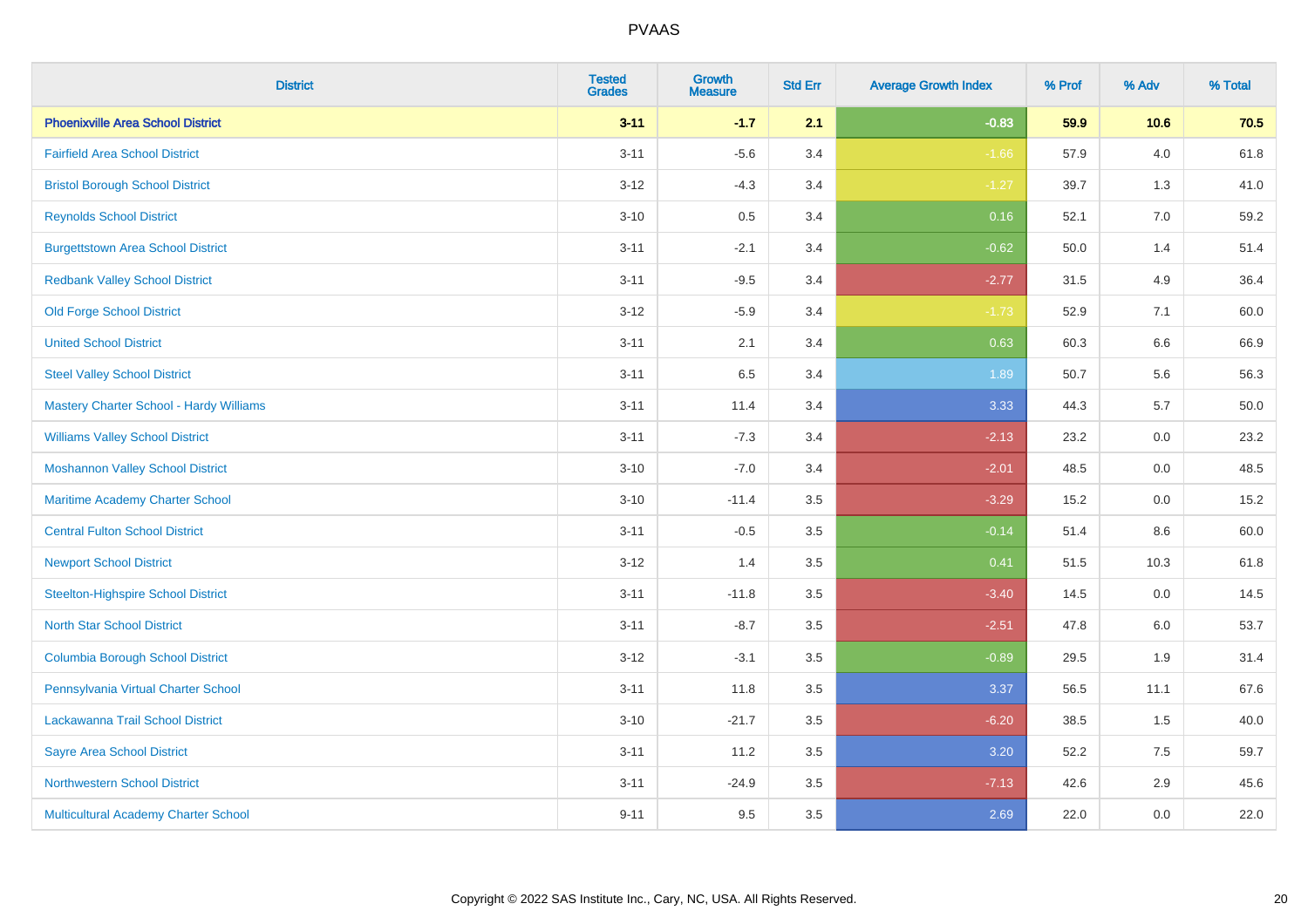| <b>District</b>                                | <b>Tested</b><br><b>Grades</b> | <b>Growth</b><br><b>Measure</b> | <b>Std Err</b> | <b>Average Growth Index</b> | % Prof | % Adv   | % Total |
|------------------------------------------------|--------------------------------|---------------------------------|----------------|-----------------------------|--------|---------|---------|
| <b>Phoenixville Area School District</b>       | $3 - 11$                       | $-1.7$                          | 2.1            | $-0.83$                     | 59.9   | 10.6    | 70.5    |
| Juniata Valley School District                 | $3 - 11$                       | $-3.9$                          | $3.5\,$        | $-1.10$                     | 44.4   | $3.5\,$ | 47.8    |
| <b>Sharpsville Area School District</b>        | $3 - 11$                       | $-1.4$                          | 3.5            | $-0.40$                     | 55.2   | 13.4    | 68.7    |
| <b>Mountain View School District</b>           | $3 - 11$                       | 20.9                            | 3.5            | 5.91                        | 57.8   | 20.3    | 78.1    |
| <b>Purchase Line School District</b>           | $3 - 12$                       | 1.7                             | 3.5            | 0.47                        | 43.1   | 5.4     | 48.5    |
| <b>Chartiers-Houston School District</b>       | $3 - 10$                       | $-8.6$                          | 3.5            | $-2.41$                     | 59.7   | 4.5     | 64.2    |
| <b>Union City Area School District</b>         | $3 - 12$                       | $-10.2$                         | 3.6            | $-2.87$                     | 42.9   | 3.2     | 46.0    |
| <b>Carbon Career &amp; Technical Institute</b> | $9 - 11$                       | $-5.7$                          | 3.6            | $-1.59$                     | 34.5   | $1.2$   | 35.7    |
| <b>Southmoreland School District</b>           | $3 - 11$                       | $-8.3$                          | 3.6            | $-2.32$                     | 56.8   | 7.2     | 64.0    |
| <b>Brockway Area School District</b>           | $3 - 11$                       | 0.6                             | 3.6            | 0.16                        | 49.2   | 7.7     | 56.9    |
| Portage Area School District                   | $3 - 10$                       | $-8.1$                          | 3.6            | $-2.26$                     | 40.6   | 9.4     | 50.0    |
| <b>Salisbury Township School District</b>      | $3 - 11$                       | 6.3                             | 3.6            | 1.77                        | 46.2   | 6.6     | 52.8    |
| Propel Charter School - Braddock Hills         | $3 - 11$                       | $-13.6$                         | 3.6            | $-3.81$                     | 9.7    | 1.6     | 11.3    |
| <b>Lawrence County CTC</b>                     | $10 - 11$                      | $-21.7$                         | 3.6            | $-6.05$                     | 19.8   | $0.0\,$ | 19.8    |
| <b>Homer-Center School District</b>            | $3 - 11$                       | 9.7                             | 3.6            | 2.70                        | 45.1   | 17.2    | 62.3    |
| <b>Montgomery Area School District</b>         | $3 - 11$                       | 10.7                            | 3.6            | 2.96                        | 48.7   | 12.4    | 61.1    |
| Northern Bedford County School District        | $3 - 11$                       | 16.5                            | 3.6            | 4.58                        | 51.7   | 20.0    | 71.7    |
| <b>Mahanoy Area School District</b>            | $3 - 10$                       | $-9.0$                          | 3.6            | $-2.49$                     | 26.2   | 1.6     | 27.9    |
| <b>Blue Ridge School District</b>              | $3 - 11$                       | $-0.5$                          | 3.6            | $-0.12$                     | 44.6   | 3.1     | 47.7    |
| California Area School District                | $3 - 10$                       | $-7.3$                          | 3.6            | $-2.02$                     | 42.6   | 9.8     | 52.5    |
| <b>Port Allegany School District</b>           | $3 - 11$                       | 4.4                             | 3.6            | 1.21                        | 28.1   | 9.4     | 37.5    |
| <b>School Lane Charter School</b>              | $3 - 11$                       | 12.4                            | 3.6            | 3.43                        | 59.1   | $9.8\,$ | 68.9    |
| <b>Northgate School District</b>               | $3 - 11$                       | 6.3                             | 3.6            | 1.73                        | 53.3   | 16.7    | 70.0    |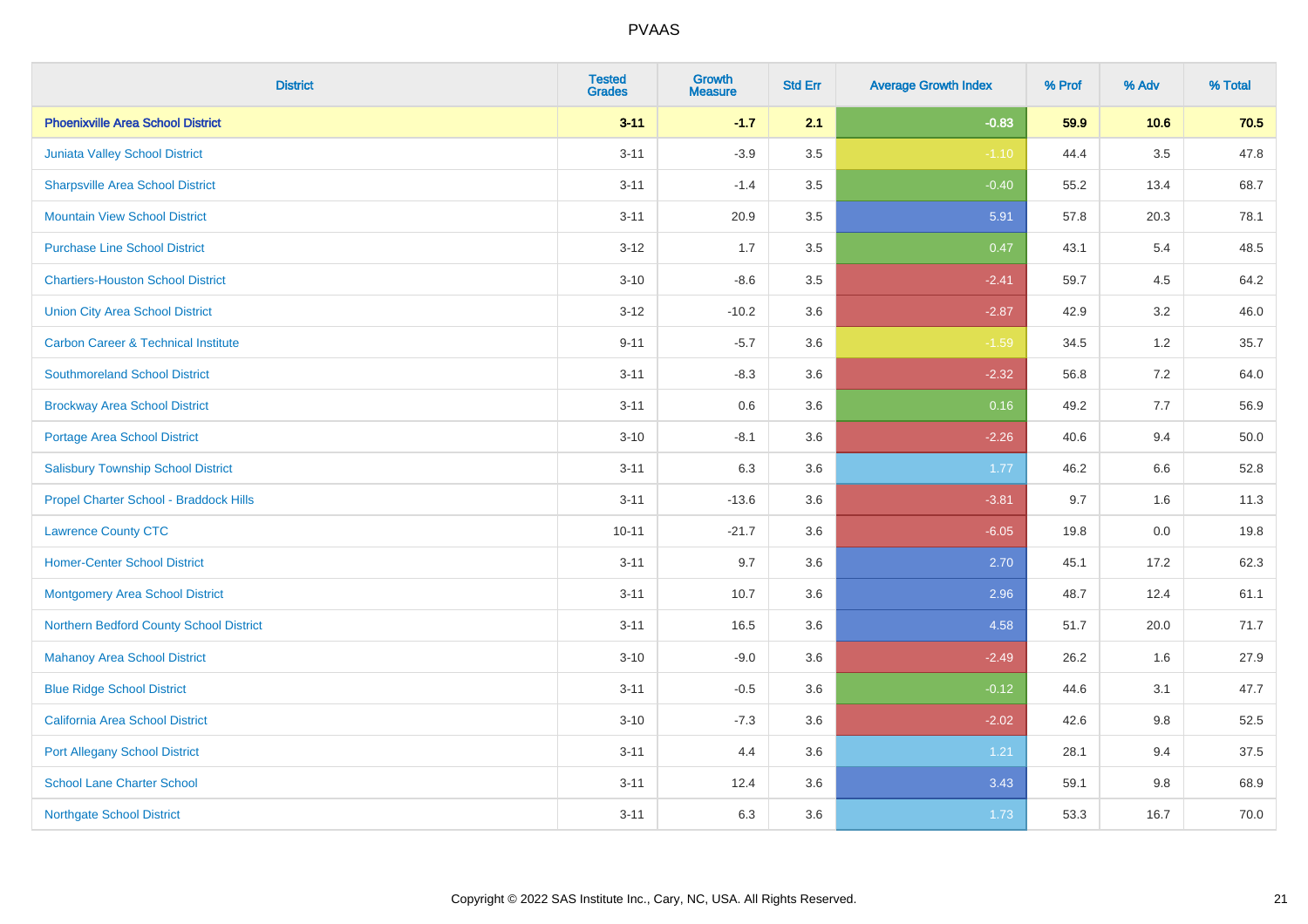| <b>District</b>                                 | <b>Tested</b><br><b>Grades</b> | <b>Growth</b><br><b>Measure</b> | <b>Std Err</b> | <b>Average Growth Index</b> | % Prof | % Adv   | % Total |
|-------------------------------------------------|--------------------------------|---------------------------------|----------------|-----------------------------|--------|---------|---------|
| <b>Phoenixville Area School District</b>        | $3 - 11$                       | $-1.7$                          | 2.1            | $-0.83$                     | 59.9   | 10.6    | 70.5    |
| <b>Westinghouse Arts Academy Charter School</b> | $9 - 10$                       | $-0.7$                          | 3.6            | $-0.19$                     | 59.2   | 8.4     | 67.6    |
| <b>Frazier School District</b>                  | $3 - 11$                       | $-17.2$                         | 3.7            | $-4.70$                     | 37.1   | 1.6     | 38.7    |
| <b>Muncy School District</b>                    | $3 - 11$                       | $-8.1$                          | 3.7            | $-2.21$                     | 42.0   | $3.8\,$ | 45.8    |
| <b>Valley Grove School District</b>             | $3 - 10$                       | $-3.7$                          | 3.7            | $-1.01$                     | 51.2   | 6.1     | 57.3    |
| <b>Sto-Rox School District</b>                  | $3 - 10$                       | 6.6                             | 3.7            | 1.80                        | 13.4   | 0.0     | 13.4    |
| <b>Minersville Area School District</b>         | $3 - 11$                       | $-14.4$                         | 3.7            | $-3.90$                     | 39.3   | 3.3     | 42.6    |
| <b>Clairton City School District</b>            | $3 - 11$                       | 3.5                             | 3.7            | 0.95                        | 13.4   | 0.0     | 13.4    |
| <b>Glendale School District</b>                 | $3 - 10$                       | $-0.9$                          | 3.7            | $-0.24$                     | 50.0   | 5.4     | 55.4    |
| <b>Lakeview School District</b>                 | $3 - 11$                       | $-0.9$                          | 3.7            | $-0.24$                     | 60.3   | $3.2\,$ | 63.5    |
| <b>Innovative Arts Academy Charter School</b>   | $6 - 11$                       | $-9.1$                          | 3.7            | $-2.44$                     | 9.5    | 0.0     | 9.5     |
| <b>Apollo-Ridge School District</b>             | $3 - 12$                       | $-4.7$                          | 3.7            | $-1.24$                     | 50.0   | 10.0    | 60.0    |
| <b>Tussey Mountain School District</b>          | $3 - 12$                       | 1.5                             | 3.7            | 0.40                        | 38.6   | 1.8     | 40.4    |
| <b>Coudersport Area School District</b>         | $3 - 11$                       | $7.7\,$                         | 3.7            | 2.06                        | 55.7   | 8.2     | 63.9    |
| <b>Penns Manor Area School District</b>         | $3 - 12$                       | $-17.0$                         | 3.7            | $-4.52$                     | 29.7   | 3.1     | 32.8    |
| <b>Riverview School District</b>                | $3 - 11$                       | $-4.6$                          | 3.8            | $-1.20$                     | 57.9   | 15.8    | 73.7    |
| <b>Fort Cherry School District</b>              | $3 - 10$                       | $-5.9$                          | 3.8            | $-1.56$                     | 55.2   | 5.2     | 60.3    |
| Millersburg Area School District                | $3 - 11$                       | $6.2\,$                         | 3.8            | 1.63                        | 51.8   | 7.4     | 59.3    |
| <b>West Middlesex Area School District</b>      | $3 - 10$                       | $-8.4$                          | $3.8\,$        | $-2.21$                     | 34.9   | 2.8     | 37.6    |
| <b>Antietam School District</b>                 | $3 - 10$                       | $-4.3$                          | 3.8            | $-1.13$                     | 36.4   | 5.4     | 41.8    |
| New Kensington-Arnold School District           | $3 - 11$                       | $-0.4$                          | 3.8            | $-0.10$                     | 40.7   | 3.7     | 44.4    |
| Northwest Area School District                  | $3 - 10$                       | $-10.0$                         | 3.8            | $-2.59$                     | 34.6   | 7.3     | 41.8    |
| Jeannette City School District                  | $3 - 11$                       | $-4.3$                          | 3.8            | $-1.13$                     | 46.7   | 7.5     | 54.2    |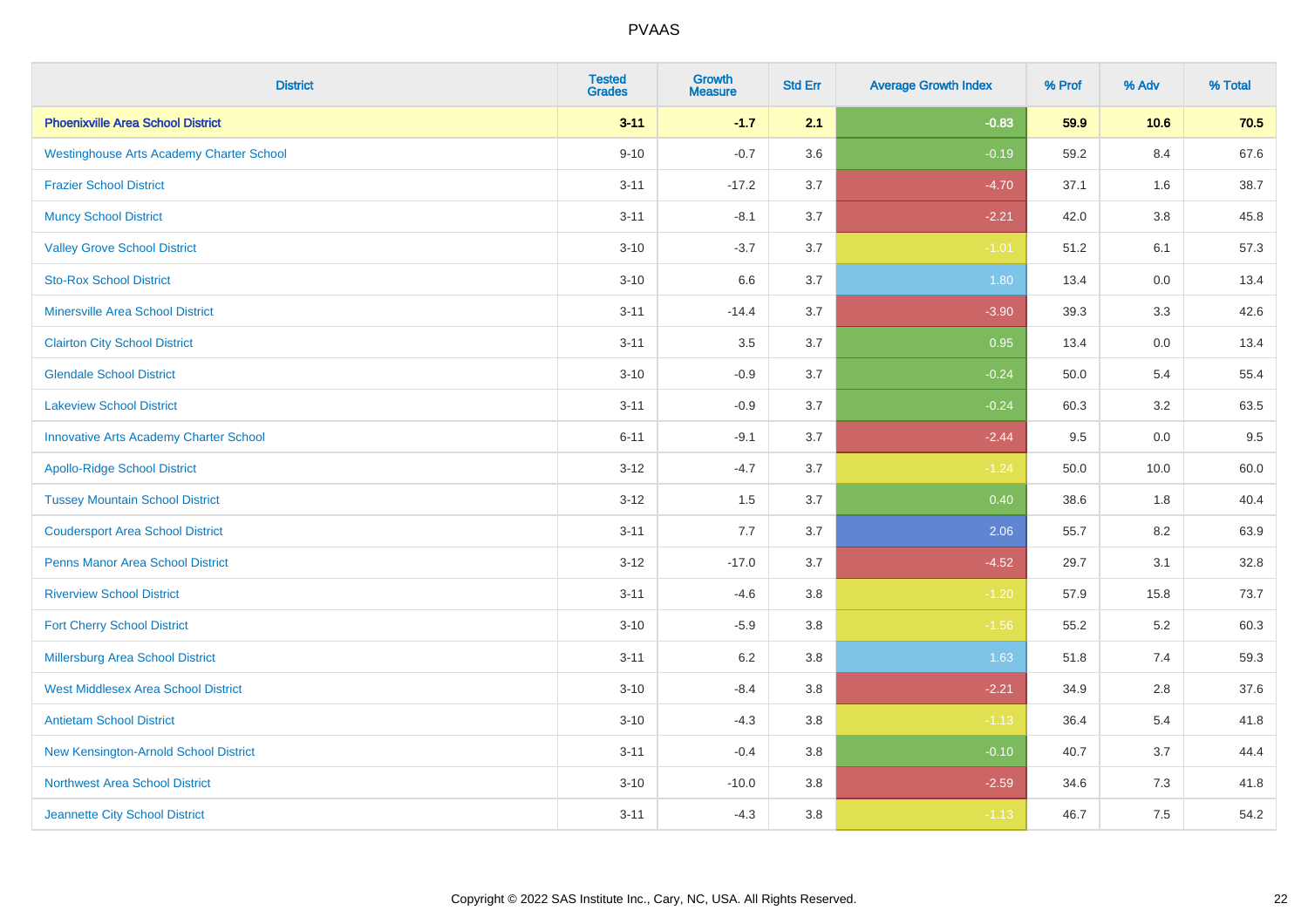| <b>District</b>                                 | <b>Tested</b><br><b>Grades</b> | <b>Growth</b><br><b>Measure</b> | <b>Std Err</b> | <b>Average Growth Index</b> | % Prof | % Adv | % Total |
|-------------------------------------------------|--------------------------------|---------------------------------|----------------|-----------------------------|--------|-------|---------|
| <b>Phoenixville Area School District</b>        | $3 - 11$                       | $-1.7$                          | 2.1            | $-0.83$                     | 59.9   | 10.6  | 70.5    |
| <b>West Branch Area School District</b>         | $3 - 11$                       | 0.2                             | 3.8            | 0.05                        | 47.2   | 1.9   | 49.1    |
| <b>Greenwood School District</b>                | $3 - 11$                       | 15.9                            | 3.9            | 4.11                        | 50.0   | 25.0  | 75.0    |
| <b>Halifax Area School District</b>             | $3 - 11$                       | 4.7                             | 3.9            | 1.22                        | 61.5   | 9.6   | 71.2    |
| Jefferson County-Dubois AVTS                    | $9 - 11$                       | $-16.2$                         | 3.9            | $-4.16$                     | 23.0   | 0.0   | 23.0    |
| Johnsonburg Area School District                | $3 - 11$                       | $-14.1$                         | 3.9            | $-3.62$                     | 54.0   | 4.6   | 58.6    |
| <b>Smethport Area School District</b>           | $3 - 12$                       | 0.6                             | 3.9            | 0.15                        | 37.0   | 1.8   | 38.9    |
| <b>Shenandoah Valley School District</b>        | $3 - 11$                       | 9.7                             | 3.9            | 2.49                        | 28.3   | 5.0   | 33.3    |
| <b>Allegheny Valley School District</b>         | $3 - 11$                       | 8.5                             | 3.9            | 2.17                        | 53.1   | 12.2  | 65.3    |
| <b>Brownsville Area School District</b>         | $3 - 12$                       | $-7.2$                          | 3.9            | $-1.83$                     | 34.4   | 6.1   | 40.5    |
| <b>Propel Charter School-Montour</b>            | $3 - 10$                       | $-10.7$                         | 3.9            | $-2.71$                     | 13.7   | 0.0   | 13.7    |
| Meyersdale Area School District                 | $3 - 11$                       | 4.2                             | 4.0            | 1.07                        | 43.1   | 6.9   | 50.0    |
| <b>Northeast Bradford School District</b>       | $3 - 10$                       | $-3.1$                          | 4.0            | $-0.78$                     | 33.9   | 3.4   | 37.3    |
| <b>Claysburg-Kimmel School District</b>         | $3 - 11$                       | $-5.7$                          | 4.0            | $-1.42$                     | 42.9   | 8.2   | 51.0    |
| <b>Achievement House Charter School</b>         | $7 - 11$                       | $-0.7$                          | 4.0            | $-0.17$                     | 32.5   | 2.6   | 35.1    |
| Leechburg Area School District                  | $3 - 11$                       | 4.4                             | 4.0            | 1.09                        | 47.8   | 19.6  | 67.4    |
| <b>Ridgway Area School District</b>             | $3 - 11$                       | $-14.5$                         | 4.1            | $-3.56$                     | 49.0   | 9.8   | 58.8    |
| <b>Tri-Valley School District</b>               | $3 - 10$                       | $-6.4$                          | 4.1            | $-1.57$                     | 37.0   | 4.4   | 41.3    |
| <b>Conemaugh Valley School District</b>         | $3 - 12$                       | $-3.2$                          | 4.1            | $-0.78$                     | 48.2   | 5.6   | 53.7    |
| <b>Clarion Area School District</b>             | $3 - 11$                       | 10.3                            | 4.1            | 2.51                        | 45.4   | 14.6  | 60.0    |
| <b>Williamsburg Community School District</b>   | $3 - 11$                       | $-14.3$                         | 4.1            | $-3.48$                     | 28.3   | 0.0   | 28.3    |
| <b>Propel Charter School-Homestead</b>          | $3 - 11$                       | $-11.7$                         | 4.1            | $-2.84$                     | 15.9   | 0.0   | 15.9    |
| Capital Area School for the Arts Charter School | $9 - 11$                       | 5.8                             | 4.1            | 1.39                        | 59.3   | 18.6  | 78.0    |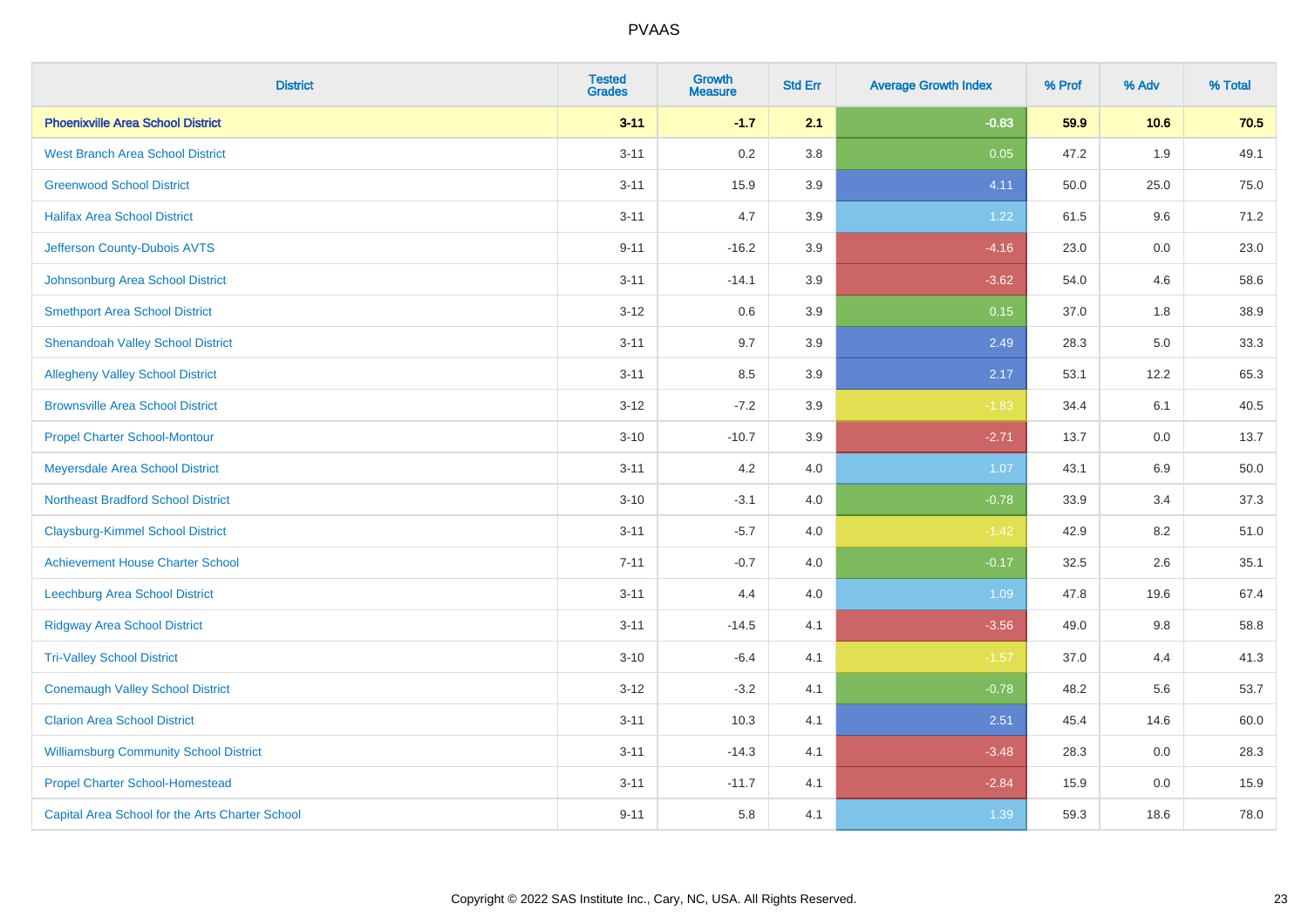| <b>District</b>                                        | <b>Tested</b><br><b>Grades</b> | <b>Growth</b><br><b>Measure</b> | <b>Std Err</b> | <b>Average Growth Index</b> | % Prof | % Adv   | % Total |
|--------------------------------------------------------|--------------------------------|---------------------------------|----------------|-----------------------------|--------|---------|---------|
| <b>Phoenixville Area School District</b>               | $3 - 11$                       | $-1.7$                          | 2.1            | $-0.83$                     | 59.9   | 10.6    | 70.5    |
| <b>Curwensville Area School District</b>               | $3 - 11$                       | $-27.9$                         | 4.1            | $-6.72$                     | 42.5   | 4.1     | 46.6    |
| <b>Clarion-Limestone Area School District</b>          | $3 - 12$                       | $-2.5$                          | 4.1            | $-0.60$                     | 56.8   | 6.8     | 63.6    |
| <b>Chester Charter Scholars Academy Charter School</b> | $3 - 12$                       | 8.4                             | 4.1            | 2.03                        | 23.4   | 0.0     | 23.4    |
| <b>Western Beaver County School District</b>           | $3 - 11$                       | $-7.8$                          | 4.2            | $-1.87$                     | 56.5   | 6.5     | 63.0    |
| Pennsylvania Distance Learning Charter School          | $3 - 12$                       | 9.3                             | 4.2            | 2.22                        | 42.2   | 3.1     | 45.3    |
| <b>Berlin Brothersvalley School District</b>           | $3 - 11$                       | 4.0                             | 4.2            | 0.96                        | 48.8   | 14.0    | 62.8    |
| Jefferson-Morgan School District                       | $3 - 10$                       | $-9.9$                          | 4.2            | $-2.35$                     | 43.8   | 4.2     | 47.9    |
| <b>Aliquippa School District</b>                       | $3 - 11$                       | $-9.0$                          | 4.2            | $-2.14$                     | 11.0   | 0.0     | 11.0    |
| <b>Union School District</b>                           | $3 - 12$                       | 2.3                             | 4.2            | 0.54                        | 32.6   | 7.0     | 39.5    |
| <b>Susquehanna Community School District</b>           | $3 - 11$                       | $-2.8$                          | 4.2            | $-0.66$                     | 49.4   | 6.9     | 56.3    |
| <b>Otto-Eldred School District</b>                     | $3 - 11$                       | $-0.7$                          | 4.2            | $-0.15$                     | 56.2   | $6.2\,$ | 62.5    |
| <b>Jamestown Area School District</b>                  | $3 - 11$                       | 13.5                            | 4.2            | 3.19                        | 64.4   | 13.3    | 77.8    |
| <b>Union Area School District</b>                      | $3 - 11$                       | 1.9                             | 4.3            | 0.44                        | 61.5   | 0.0     | 61.5    |
| <b>Farrell Area School District</b>                    | $3 - 11$                       | $-10.4$                         | 4.3            | $-2.41$                     | 19.0   | 0.0     | 19.0    |
| <b>Ferndale Area School District</b>                   | $3 - 10$                       | $-5.8$                          | 4.3            | $-1.33$                     | 40.0   | $0.0\,$ | 40.0    |
| <b>West Side CTC</b>                                   | $9 - 10$                       | $-37.4$                         | 4.3            | $-8.64$                     | 8.8    | 0.0     | $8.8\,$ |
| <b>North Clarion County School District</b>            | $3 - 12$                       | 3.7                             | 4.3            | 0.85                        | 67.5   | 15.0    | 82.5    |
| <b>Blacklick Valley School District</b>                | $3 - 11$                       | 8.0                             | 4.3            | 1.85                        | 34.1   | 0.0     | 34.1    |
| <b>West Greene School District</b>                     | $3 - 11$                       | $-4.5$                          | 4.3            | $-1.04$                     | 36.6   | 7.3     | 43.9    |
| Morrisville Borough School District                    | $3 - 11$                       | 4.8                             | 4.3            | 1.10                        | 30.2   | 2.3     | 32.6    |
| <b>Jenkintown School District</b>                      | $3 - 11$                       | 12.5                            | 4.4            | 2.84                        | 54.6   | 29.6    | 84.1    |
| <b>Sullivan County School District</b>                 | $3 - 10$                       | $-4.0$                          | 4.4            | $-0.90$                     | 66.7   | 2.6     | 69.2    |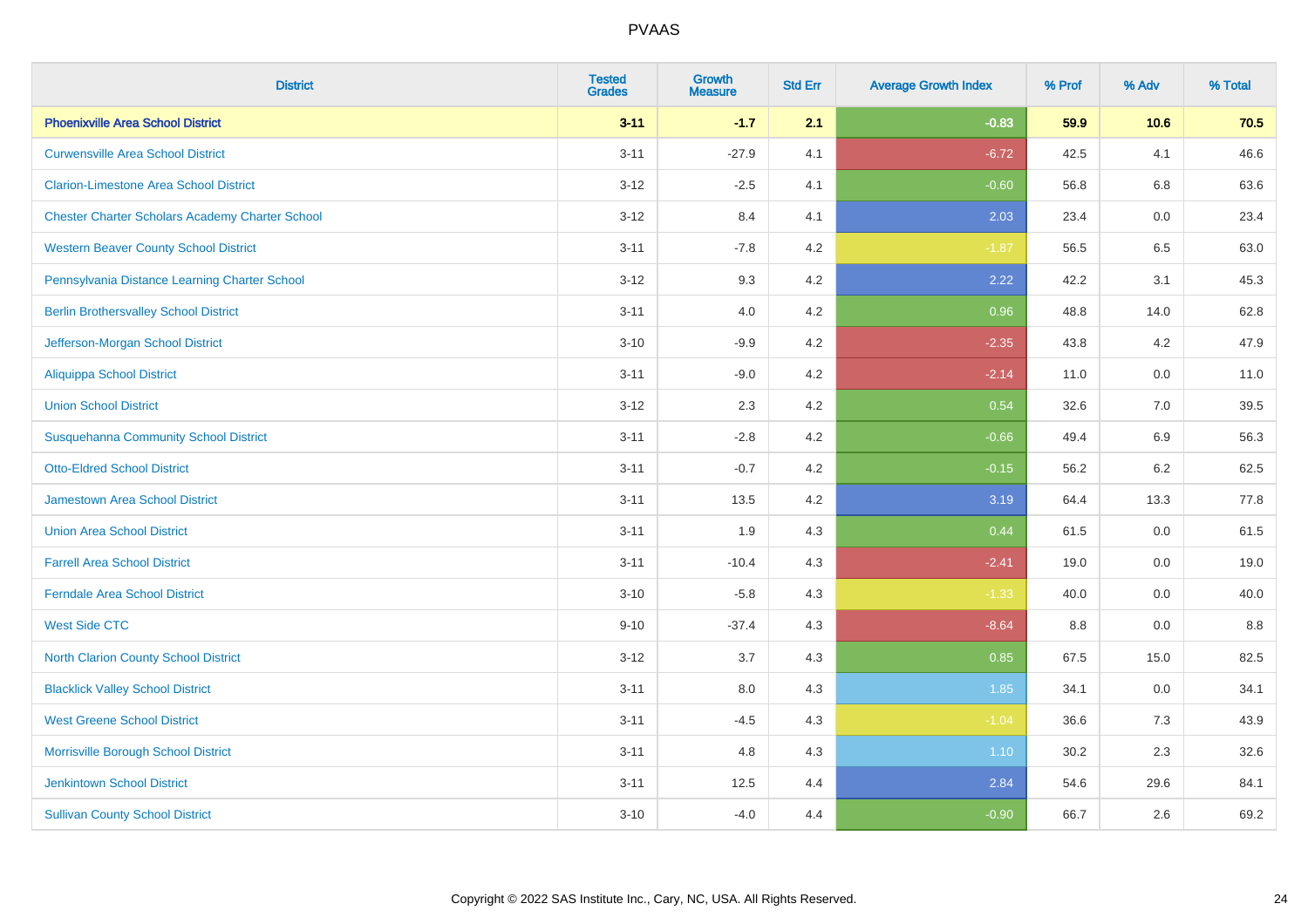| <b>District</b>                                 | <b>Tested</b><br><b>Grades</b> | <b>Growth</b><br><b>Measure</b> | <b>Std Err</b> | <b>Average Growth Index</b> | % Prof | % Adv   | % Total |
|-------------------------------------------------|--------------------------------|---------------------------------|----------------|-----------------------------|--------|---------|---------|
| <b>Phoenixville Area School District</b>        | $3 - 11$                       | $-1.7$                          | 2.1            | $-0.83$                     | 59.9   | 10.6    | 70.5    |
| <b>Southern Fulton School District</b>          | $3 - 11$                       | $-23.7$                         | 4.4            | $-5.37$                     | 34.2   | 10.5    | 44.7    |
| <b>Benton Area School District</b>              | $3 - 10$                       | $-9.7$                          | 4.5            | $-2.18$                     | 43.2   | 5.4     | 48.6    |
| <b>Sugar Valley Rural Charter School</b>        | $3 - 11$                       | $-11.0$                         | 4.5            | $-2.46$                     | 14.9   | $0.0\,$ | 14.9    |
| <b>Monessen City School District</b>            | $3 - 10$                       | 8.3                             | 4.5            | 1.85                        | 42.9   | 2.9     | 45.7    |
| <b>Mastery Charter School - Gratz Campus</b>    | $7 - 10$                       | $-23.9$                         | 4.5            | $-5.29$                     | 2.9    | 0.0     | 2.9     |
| <b>Rochester Area School District</b>           | $3 - 11$                       | $-13.2$                         | 4.6            | $-2.89$                     | 19.5   | 1.3     | 20.8    |
| <b>Northern Potter School District</b>          | $3 - 12$                       | $-13.1$                         | 4.6            | $-2.84$                     | 37.5   | 0.0     | 37.5    |
| <b>Hanover Area School District</b>             | $3 - 11$                       | 2.2                             | 4.6            | 0.48                        | 42.9   | 5.7     | 48.6    |
| <b>Shade-Central City School District</b>       | $3 - 11$                       | $-5.9$                          | 4.6            | $-1.28$                     | 27.8   | 0.0     | 27.8    |
| <b>Southeastern Greene School District</b>      | $3 - 10$                       | 3.3                             | 4.6            | 0.72                        | 57.6   | 6.1     | 63.6    |
| <b>Avella Area School District</b>              | $3 - 12$                       | $-0.3$                          | 4.7            | $-0.05$                     | 49.3   | 14.5    | 63.8    |
| <b>Millville Area School District</b>           | $3 - 12$                       | $-0.9$                          | 4.7            | $-0.18$                     | 51.4   | 5.4     | 56.8    |
| La Academia Partnership Charter School          | $6 - 11$                       | $-11.0$                         | 4.7            | $-2.34$                     | 6.8    | 0.0     | 6.8     |
| <b>Reach Cyber Charter School</b>               | $3 - 11$                       | 8.1                             | 4.7            | 1.72                        | 42.4   | 4.6     | 47.0    |
| <b>Allegheny-Clarion Valley School District</b> | $3 - 10$                       | 7.8                             | 4.7            | 1.65                        | 53.3   | 3.3     | 56.7    |
| <b>Shamokin Area School District</b>            | $3 - 11$                       | $-7.7$                          | 4.8            | $-1.60$                     | 38.1   | 3.2     | 41.3    |
| <b>Roberto Clemente Charter School</b>          | $3 - 12$                       | 2.2                             | 4.9            | 0.45                        | 27.5   | 5.0     | 32.5    |
| Dr Robert Ketterer Charter School Inc           | $6 - 12$                       | 10.1                            | 5.0            | 2.04                        | 14.9   | 0.4     | 15.3    |
| <b>Cornell School District</b>                  | $3 - 11$                       | $-1.6$                          | 5.0            | $-0.32$                     | 33.8   | 1.5     | 35.4    |
| York Academy Regional Charter School            | $3 - 11$                       | 9.0                             | 5.0            | 1.79                        | 55.2   | 0.0     | 55.2    |
| <b>Oswayo Valley School District</b>            | $3-12$                         | 8.5                             | 5.0            | 1.68                        | 50.0   | 16.7    | 66.7    |
| <b>Forbes Road School District</b>              | $3 - 11$                       | 2.8                             | 5.1            | 0.56                        | 41.4   | 10.3    | 51.7    |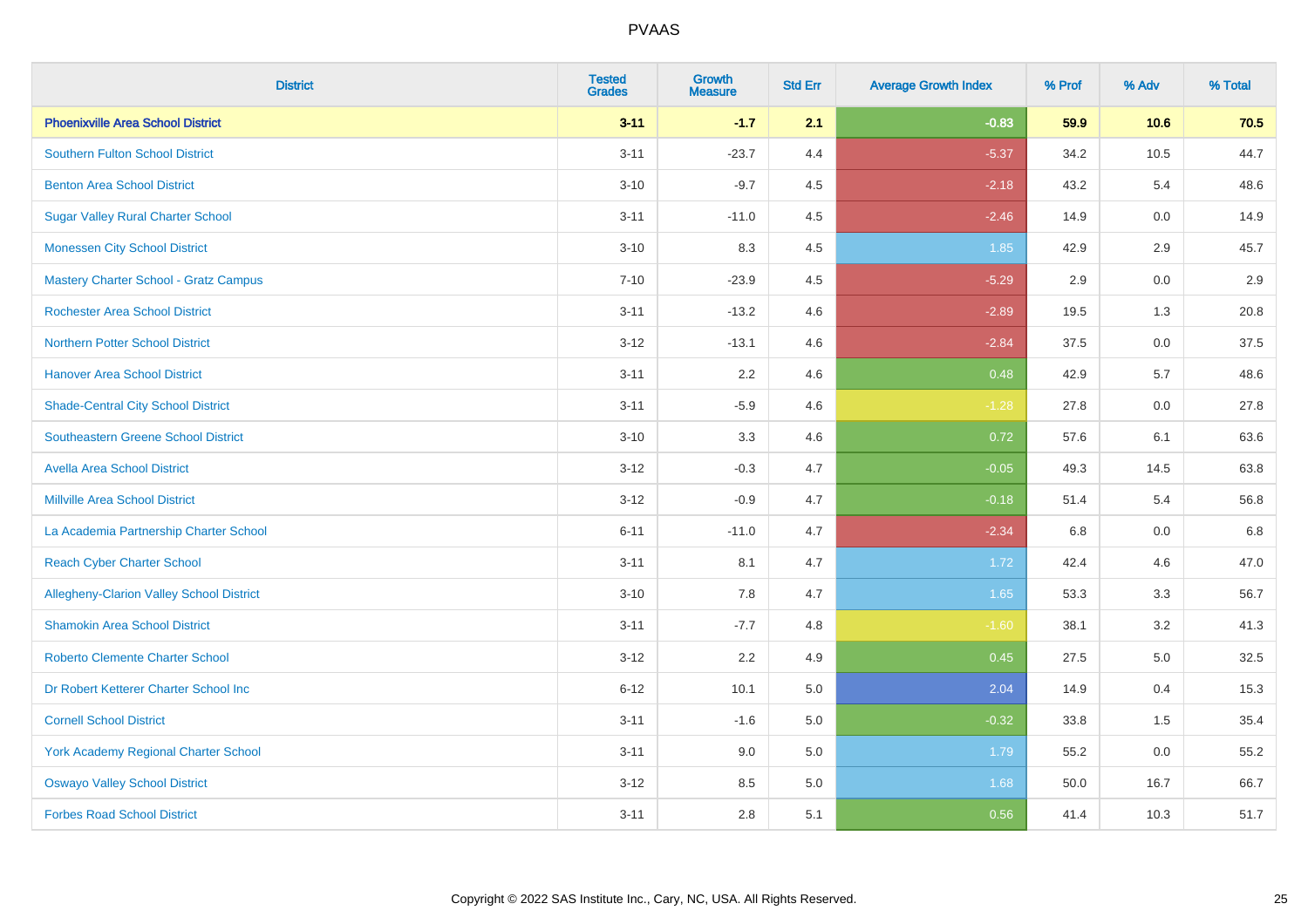| <b>District</b>                                         | <b>Tested</b><br><b>Grades</b> | <b>Growth</b><br><b>Measure</b> | <b>Std Err</b> | <b>Average Growth Index</b> | % Prof | % Adv   | % Total |
|---------------------------------------------------------|--------------------------------|---------------------------------|----------------|-----------------------------|--------|---------|---------|
| <b>Phoenixville Area School District</b>                | $3 - 11$                       | $-1.7$                          | 2.1            | $-0.83$                     | 59.9   | 10.6    | 70.5    |
| <b>Tidioute Community Charter School</b>                | $3 - 11$                       | 5.7                             | 5.1            | 1.11                        | 34.4   | 21.9    | 56.2    |
| <b>Fannett-Metal School District</b>                    | $3 - 11$                       | $-3.4$                          | 5.1            | $-0.67$                     | 38.7   | 8.1     | 46.8    |
| The New Academy Charter School                          | $8 - 11$                       | $-10.4$                         | 5.2            | $-2.00$                     | 0.0    | $0.0\,$ | $0.0\,$ |
| <b>Galeton Area School District</b>                     | $3 - 11$                       | 2.2                             | 5.3            | 0.42                        | 41.3   | 4.4     | 45.6    |
| <b>Forest Area School District</b>                      | $3 - 11$                       | $-4.4$                          | 5.4            | $-0.81$                     | 36.2   | 2.1     | 38.3    |
| People For People Charter School                        | $3 - 12$                       | 13.3                            | 5.5            | 2.43                        | 13.5   | 0.0     | 13.5    |
| <b>Commodore Perry School District</b>                  | $3 - 11$                       | 3.2                             | 5.5            | 0.58                        | 58.3   | 0.0     | 58.3    |
| <b>Turkeyfoot Valley Area School District</b>           | $3-12$                         | $-4.3$                          | 5.6            | $-0.76$                     | 22.0   | 5.1     | 27.1    |
| <b>Pittston Area School District</b>                    | $3 - 11$                       | $-10.1$                         | 5.6            | $-1.80$                     | 38.1   | 9.5     | 47.6    |
| Lehigh Career & Technical Institute                     | $10 - 12$                      | 5.6                             | 5.6            | 0.99                        | 78.3   | 0.0     | 78.3    |
| <b>Gillingham Charter School</b>                        | $3 - 11$                       | $-4.4$                          | 5.6            | $-0.77$                     | 20.8   | 8.3     | 29.2    |
| <b>Mastery Charter School - Pickett Campus</b>          | $6 - 10$                       | 5.6                             | 5.7            | 1.00                        | 27.8   | 0.0     | 27.8    |
| Insight PA Cyber Charter School                         | $3 - 11$                       | 0.7                             | 5.7            | 0.12                        | 50.0   | 4.8     | 54.8    |
| Mastery Charter High School-Lenfest Campus              | $7 - 11$                       | 2.5                             | 5.7            | 0.43                        | 40.0   | 0.0     | 40.0    |
| Imhotep Institute Charter High School                   | $9 - 11$                       | $-5.3$                          | 5.8            | $-0.92$                     | 25.0   | 0.0     | 25.0    |
| Salisbury-Elk Lick School District                      | $3 - 11$                       | $-13.5$                         | 5.9            | $-2.30$                     | 27.8   | 0.0     | 27.8    |
| <b>Shanksville-Stonycreek School District</b>           | $3 - 10$                       | 7.0                             | 5.9            | 1.20                        | 64.7   | 17.6    | 82.4    |
| <b>Keystone Education Center Charter School</b>         | $3-12$                         | $-12.9$                         | 5.9            | $-2.19$                     | 28.0   | 0.0     | 28.0    |
| Hope For Hyndman Charter School                         | $3 - 11$                       | $-2.0$                          | 6.1            | $-0.32$                     | 33.3   | 0.0     | 33.3    |
| Esperanza Cyber Charter School                          | $3 - 11$                       | 7.1                             | 6.1            | 1.16                        | 9.1    | 0.0     | 9.1     |
| Center For Student Learning Charter School At Pennsbury | $6 - 12$                       | $-2.9$                          | 6.1            | $-0.47$                     | 42.9   | 0.0     | 42.9    |
| <b>Mastery Charter School - Thomas Campus</b>           | $3 - 10$                       | 2.1                             | 6.2            | 0.33                        | 28.6   | 0.0     | 28.6    |